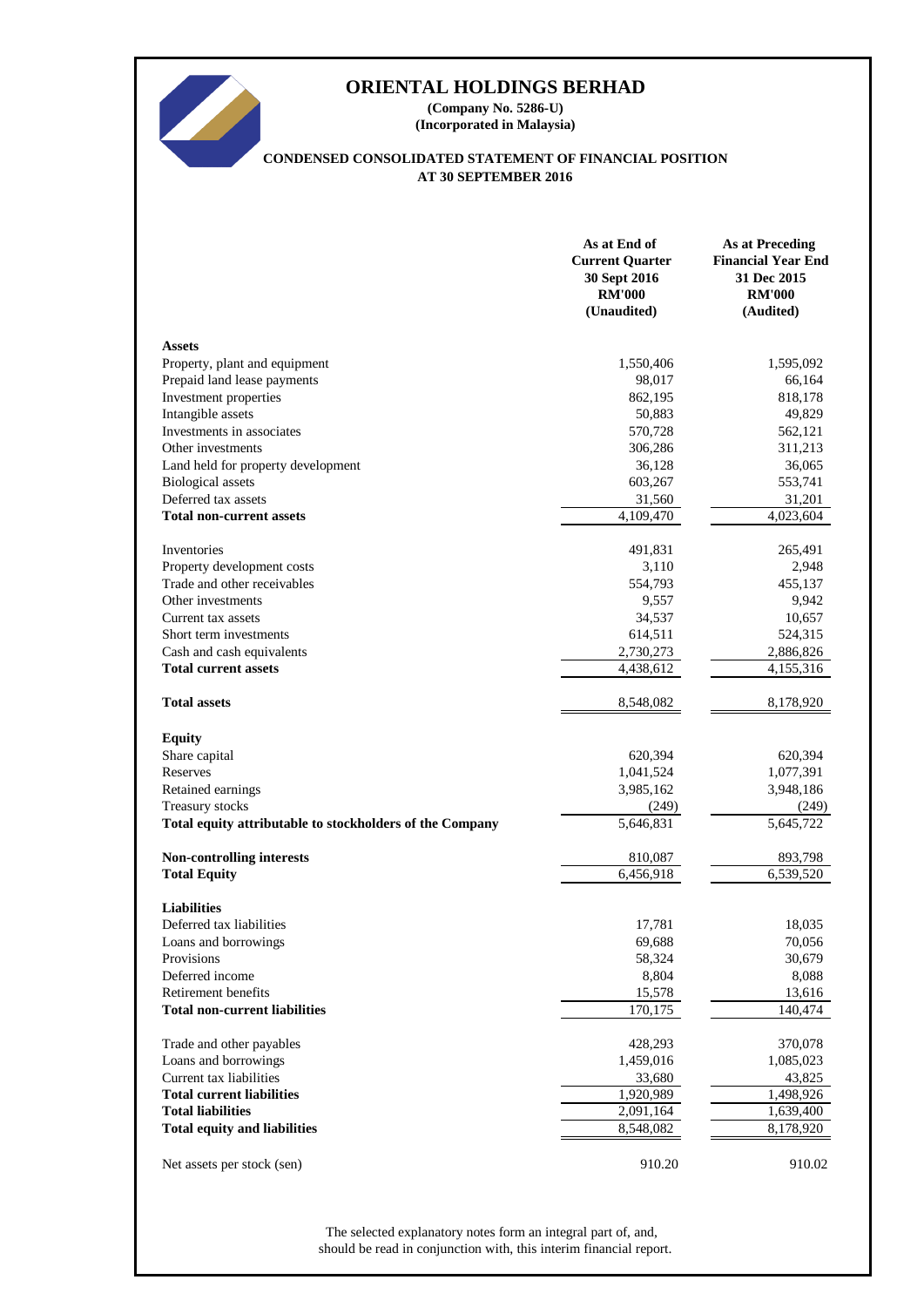|                                                                                  | <b>Individual Quarter</b>                                                         |                                                                              | <b>Cumulative Quarters</b>                                                                                   |                                                                                                                |  |
|----------------------------------------------------------------------------------|-----------------------------------------------------------------------------------|------------------------------------------------------------------------------|--------------------------------------------------------------------------------------------------------------|----------------------------------------------------------------------------------------------------------------|--|
|                                                                                  | <b>Current</b><br>Year<br>Quarter<br>30 Sept 2016<br><b>RM'000</b><br>(Unaudited) | Preceding<br>Year<br>Quarter<br>30 Sept 2015<br><b>RM'000</b><br>(Unaudited) | <b>Current Year</b><br><b>To Date</b><br>(Three quarters to<br>30 Sept 2016)<br><b>RM'000</b><br>(Unaudited) | <b>Preceding Year</b><br><b>To Date</b><br>(Three quarters to<br>30 Sept 2015)<br><b>RM'000</b><br>(Unaudited) |  |
| Revenue                                                                          | 1,375,899                                                                         | 1,195,459                                                                    | 3,673,122                                                                                                    | 3,141,636                                                                                                      |  |
| <b>Results from operating activities</b>                                         | 76,619                                                                            | 78,173                                                                       | 85,091                                                                                                       | 194,486                                                                                                        |  |
| Finance costs                                                                    | (3,395)                                                                           | (3,260)                                                                      | (9,055)                                                                                                      | (7,597)                                                                                                        |  |
| Share of profits after tax and minority interest of associates                   | 15,477                                                                            | 19,411                                                                       | 17,958                                                                                                       | 58,802                                                                                                         |  |
| <b>Profit before taxation</b>                                                    | 88,701                                                                            | 94,324                                                                       | 93,994                                                                                                       | 245,691                                                                                                        |  |
| Income tax expenses                                                              | (16, 842)                                                                         | (24, 322)                                                                    | (46, 547)                                                                                                    | (60, 451)                                                                                                      |  |
| <b>Profit from continuing operations</b>                                         | 71,859                                                                            | 70,002                                                                       | 47,447                                                                                                       | 185,240                                                                                                        |  |
| Other comprehensive income/ (expense), net of tax                                |                                                                                   |                                                                              |                                                                                                              |                                                                                                                |  |
| Foreign currency translation differences for foreign operations                  | 76,968                                                                            | 286,026                                                                      | (22, 348)                                                                                                    | 422,615                                                                                                        |  |
| Fair value of available-for-sale financial assets                                | 4,403                                                                             | (6,048)                                                                      | (8,882)                                                                                                      | (4,796)                                                                                                        |  |
| Share of other comprehensive income/ (expense) of equity accounted<br>associates | 1,174                                                                             | (284)                                                                        | 36                                                                                                           | (290)                                                                                                          |  |
| Other comprehensive income/ (expense) for the period, net of tax                 | 82,545                                                                            | 279,694                                                                      | (31, 194)                                                                                                    | 417,529                                                                                                        |  |
| Total comprehensive income for the period                                        | 154,404                                                                           | 349,696                                                                      | 16,253                                                                                                       | 602,769                                                                                                        |  |
| Profit attributable to:                                                          |                                                                                   |                                                                              |                                                                                                              |                                                                                                                |  |
| Stockholders of the Company                                                      | 68,447                                                                            | 74,834                                                                       | 123,827                                                                                                      | 189,781                                                                                                        |  |
| Non-controlling interests                                                        | 3,412                                                                             | (4,832)                                                                      | (76, 380)                                                                                                    | (4, 541)                                                                                                       |  |
| Profit for the period                                                            | 71,859                                                                            | 70,002                                                                       | 47,447                                                                                                       | 185,240                                                                                                        |  |
| Total comprehensive income attributable to:                                      |                                                                                   |                                                                              |                                                                                                              |                                                                                                                |  |
| Stockholders of the Company                                                      | 134,424                                                                           | 339,341                                                                      | 87,961                                                                                                       | 591,546                                                                                                        |  |
| Non-controlling interests                                                        | 19,980                                                                            | 10,355                                                                       | (71,708)                                                                                                     | 11,223                                                                                                         |  |
| Total comprehensive income for the period                                        | 154,404                                                                           | 349,696                                                                      | 16,253                                                                                                       | 602,769                                                                                                        |  |
| Weighted average number of stocks in issue ('000)                                | 620,362                                                                           | 620,362                                                                      | 620,362                                                                                                      | 620,362                                                                                                        |  |





# **ORIENTAL HOLDINGS BERHAD**

**(Company No. 5286-U) (Incorporated in Malaysia)**

# **CONDENSED CONSOLIDATED STATEMENT OF PROFIT OR LOSS AND OTHER COMPREHENSIVE INCOME FOR THE PERIOD ENDED 30 SEPTEMBER 2016**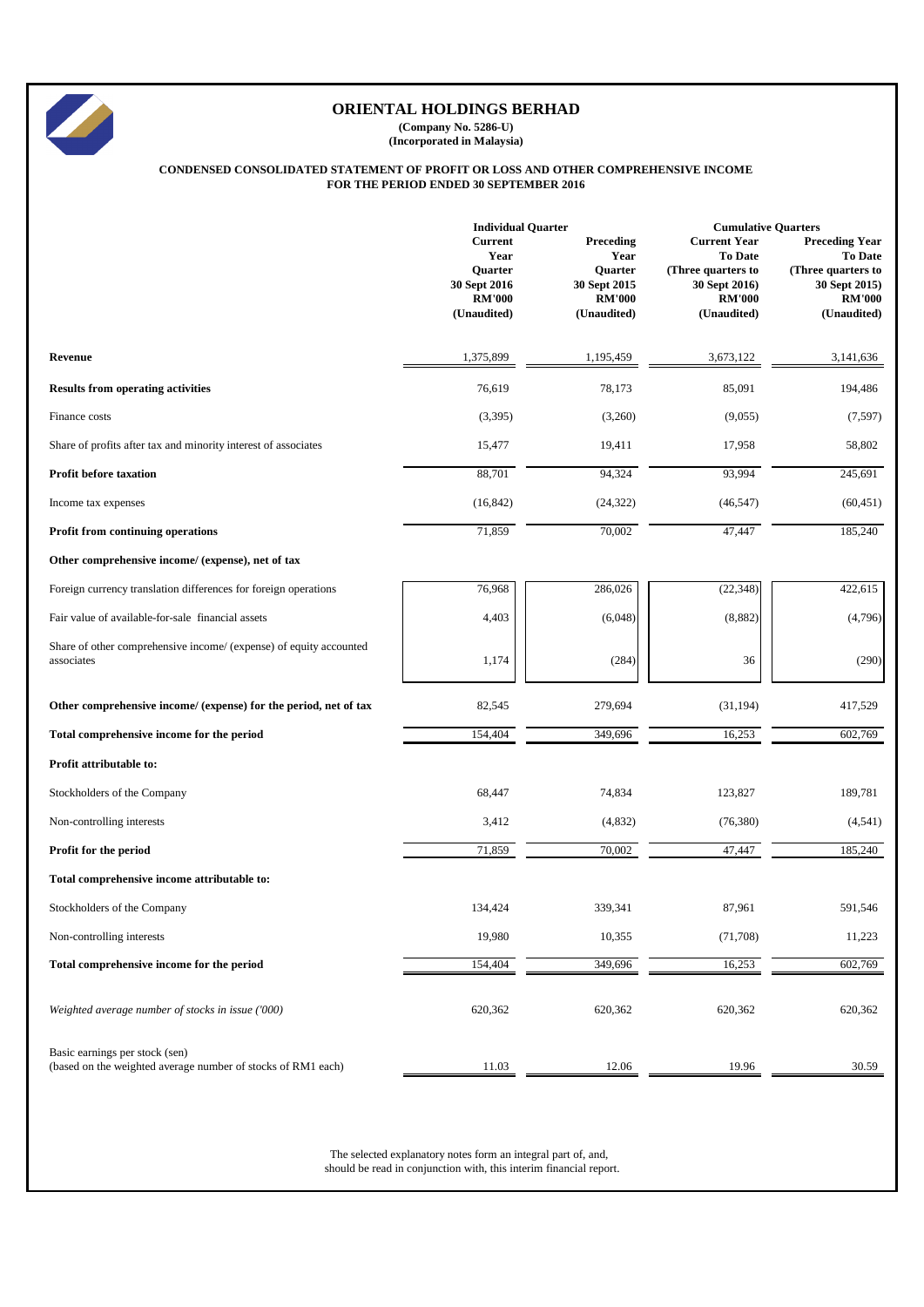# **Current Preceding Current Year Preceding Year Year Year To Date To Date Quarter Quarter (Three quarters to (Three quarters to 30 Sept 2016 30 Sept 2015 30 Sept 2016) 30 Sept 2015) RM'000 RM'000 RM'000 RM'000 (Unaudited) (Unaudited) (Unaudited) (Unaudited)** Included in the Total Comprehensive Income for the period are the followings : Interest income (20,688) (19,910) (63,274) (54,455) Other income including investment income (2,489) (32,664) (54,789) (36,706) Interest expense 3,395 3,260 9,055 7,597 Depreciation and amortisation 35,067 32,039 95,638 86,912 (Reversal of impairment loss)/ Impairment loss on receivables (154) (362) (797) 515 (Write back)/ Write down of inventories  $\qquad \qquad$  - (300) 1,800 Loss on disposal of quoted/ unquoted investments 201 21 1,230 255 Loss on disposal of property, plant and equipment 2,346 2,924 1,733 2,897 Impairment loss/ (Reversal of impairment loss) on assets 937 (5,627) 1,133 (5,826) Unrealised foreign exchange loss 3,437 62,804 169,595 77,088 Realised foreign exchange (gain)/loss (1,427) (1,944) 7,827 99 The selected explanatory notes form an integral part of, and, should be read in conjunction with, this interim financial report. **ORIENTAL HOLDINGS BERHAD (Company No. 5286-U) (Incorporated in Malaysia) CONDENSED CONSOLIDATED STATEMENT OF PROFIT OR LOSS AND OTHER COMPREHENSIVE INCOME FOR THE PERIOD ENDED 30 SEPTEMBER 2016 Individual Quarter Cumulative Quarters**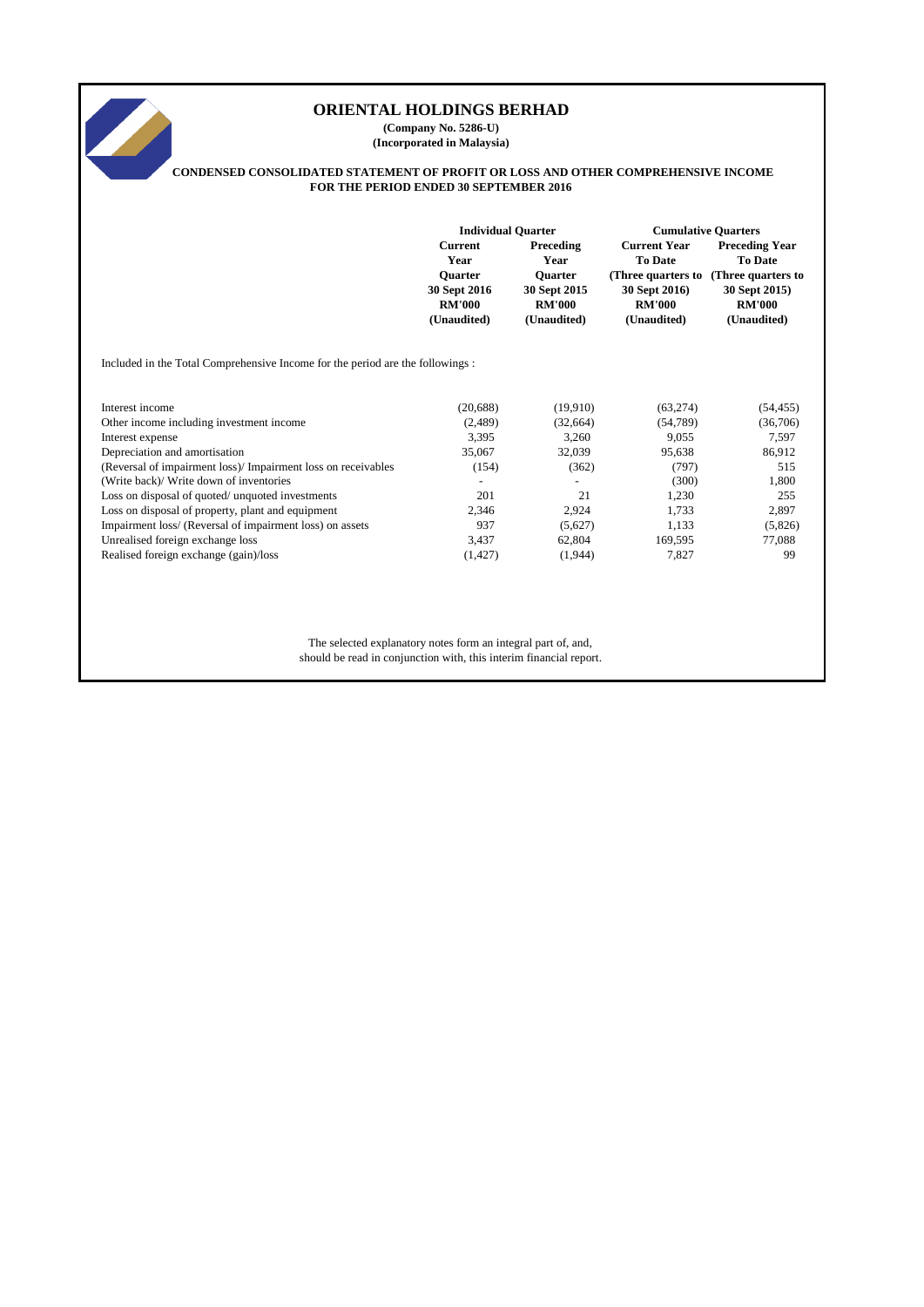|                                                                                           | CONDENSED CONSOLIDATED STATEMENT OF CHANGES IN EQUITY<br>FOR THE PERIOD ENDED 30 SEPTEMBER 2016 |                                 |                                                      |                                       |                              |                    |                                                            |                          |                             |                          |                      |                              |                        |
|-------------------------------------------------------------------------------------------|-------------------------------------------------------------------------------------------------|---------------------------------|------------------------------------------------------|---------------------------------------|------------------------------|--------------------|------------------------------------------------------------|--------------------------|-----------------------------|--------------------------|----------------------|------------------------------|------------------------|
|                                                                                           | Attributable to stockholders of the Company<br><b>Distributable</b><br>Non-distributable        |                                 |                                                      |                                       |                              |                    |                                                            |                          |                             |                          |                      |                              |                        |
|                                                                                           | <b>Share</b><br>capital                                                                         | <b>Share</b><br>premium reserve |                                                      | <b>Capital Translation</b><br>reserve | <b>Fair value</b><br>reserve | Capital<br>reserve | <b>Asset</b><br>redemption revaluation Treasury<br>reserve | stocks                   | <b>Retained</b><br>earnings | Capital<br>reserve       | <b>Total</b>         | Non-controlling<br>interests | <b>Total</b><br>equity |
| In thousands of RM                                                                        |                                                                                                 |                                 |                                                      |                                       |                              |                    |                                                            |                          |                             |                          |                      |                              |                        |
| At 1 January 2015                                                                         | 620,394                                                                                         | 1,099                           | 1,073                                                | 545,892                               | 98,185                       | 68                 | 474                                                        | (249)                    | 3,800,072                   | 40,248                   | 5,107,256            | 849,048                      | 5,956,304              |
| Foreign currency translation differences for                                              |                                                                                                 |                                 |                                                      |                                       |                              |                    |                                                            |                          |                             |                          |                      |                              |                        |
| foreign operations                                                                        |                                                                                                 |                                 |                                                      | 404,456                               |                              |                    |                                                            |                          |                             |                          | 404,456              | 18,159                       | 422,615                |
| Fair value of available-for-sale financial assets                                         |                                                                                                 |                                 |                                                      |                                       | (2,401)                      |                    |                                                            |                          |                             |                          | (2,401)              | (2, 395)                     | (4,796)                |
| Share of other comprehensive expense of equity accounted<br>associates                    |                                                                                                 |                                 | $\overline{\phantom{a}}$                             |                                       | (290)                        |                    |                                                            | $\sim$                   |                             | $\overline{\phantom{a}}$ | (290)                |                              | (290)                  |
| Total other comprehensive income/(expense) for the period                                 |                                                                                                 |                                 |                                                      | $\overline{\phantom{a}}$<br>404,456   | (2,691)                      |                    |                                                            | $\overline{\phantom{a}}$ | $\sim$                      | $\blacksquare$           | 401,765              | 15,764                       | 417,529                |
| Profit/(loss) for the period                                                              |                                                                                                 |                                 |                                                      |                                       |                              |                    |                                                            |                          | 189,781                     |                          | 189,781              | (4, 541)                     | 185,240                |
| Total comprehensive income/ (expense) for the period                                      |                                                                                                 |                                 |                                                      | 404,456                               | (2,691)                      |                    |                                                            |                          | 189,781                     |                          | 591,546              | 11,223                       | 602,769                |
| Dividends to stockholders                                                                 |                                                                                                 |                                 |                                                      | $\sim$                                |                              |                    |                                                            |                          | (86, 851)                   | $\sim$                   | (86, 851)            |                              | (86, 851)              |
| Dividends paid to non-controllng interests                                                |                                                                                                 |                                 |                                                      |                                       |                              |                    |                                                            |                          |                             |                          |                      | (11, 114)                    | (11, 114)              |
| Acquisition of a subsidiary                                                               |                                                                                                 |                                 |                                                      |                                       |                              |                    |                                                            |                          |                             |                          |                      | (21,879)                     | (21,879)               |
| Liquidation of a subsidiary                                                               |                                                                                                 |                                 |                                                      |                                       |                              |                    |                                                            |                          |                             |                          |                      | (3,977)                      | (3,977)                |
| Share issued to non-controlling interests                                                 |                                                                                                 |                                 |                                                      | $\overline{\phantom{a}}$              |                              |                    |                                                            |                          |                             | $\overline{\phantom{a}}$ |                      | 20,228                       | 20,228                 |
| Total distribution to owners                                                              | $\overline{\phantom{a}}$                                                                        | $\sim$                          | $\sim$                                               | $\sim$                                | $\sim$                       | $\sim$             | $\sim$                                                     | $\sim$                   | (86, 851)                   | $\sim$                   | (86, 851)            | (16,742)                     | (103, 593)             |
| At 30 September 2015                                                                      | 620,394                                                                                         | 1,099                           | 1,073                                                | 950,348                               | 95,494                       | 68                 | 474                                                        | (249)                    | 3,903,002                   | 40,248                   | 5,611,951            | 843,529                      | 6,455,480              |
| In thousands of RM                                                                        |                                                                                                 |                                 |                                                      |                                       |                              |                    |                                                            |                          |                             |                          |                      |                              |                        |
| At 1 January 2016                                                                         | 620,394                                                                                         | 1,099                           | 1,073                                                | 958,149                               | 76,280                       | 68                 | 474                                                        | (249)                    | 3,948,186                   | 40,248                   | 5,645,722            | 893,798                      | 6,539,520              |
| Foreign currency translation differences for                                              |                                                                                                 |                                 |                                                      |                                       |                              |                    |                                                            |                          |                             |                          |                      |                              |                        |
| foreign operations                                                                        |                                                                                                 |                                 |                                                      | (28, 402)                             |                              |                    |                                                            |                          |                             |                          | (28, 402)            | 6,054                        | (22, 348)              |
| Fair value of available-for-sale financial assets                                         |                                                                                                 |                                 |                                                      | $\overline{\phantom{a}}$              | (7,501)                      |                    |                                                            |                          |                             |                          | (7,501)              | (1,381)                      | (8,882)                |
| Share of other comprehensive income of equity accounted                                   |                                                                                                 |                                 |                                                      |                                       |                              |                    |                                                            |                          |                             |                          |                      |                              |                        |
| associates                                                                                |                                                                                                 |                                 |                                                      | $\sim$                                | 36                           |                    |                                                            |                          |                             |                          | 36                   |                              | 36                     |
| Total other comprehensive (expense)/income for the period<br>Profit/(loss) for the period |                                                                                                 |                                 |                                                      | (28, 402)                             | (7, 465)                     |                    |                                                            |                          | $\sim$<br>123,827           |                          | (35, 867)<br>123,827 | 4,673                        | (31, 194)              |
| Total comprehensive income/ (expense) for the period                                      |                                                                                                 |                                 | $\overline{\phantom{a}}$<br>$\overline{\phantom{a}}$ | (28, 402)                             | (7, 465)                     |                    | $\overline{\phantom{a}}$                                   | $\sim$                   | 123,827                     |                          | 87,960               | (76, 380)<br>(71, 707)       | 47,447<br>16,253       |
| Dividends to stockholders                                                                 |                                                                                                 |                                 |                                                      | $\overline{\phantom{a}}$              |                              |                    |                                                            |                          | (86, 851)                   | $\sim$                   | (86, 851)            | $\sim$                       | (86, 851)              |
| Dividends paid to non-controllng interests                                                |                                                                                                 |                                 |                                                      |                                       |                              |                    |                                                            |                          |                             |                          |                      | (12, 304)                    | (12, 304)              |
| Share issued to non-controlling interests                                                 |                                                                                                 |                                 |                                                      | $\sim$                                |                              |                    |                                                            |                          |                             |                          |                      | 300                          | 300                    |
| Total distribution to owners                                                              |                                                                                                 |                                 | $\overline{\phantom{a}}$                             | $\sim$                                |                              |                    |                                                            |                          | (86, 851)                   | $\sim$                   | (86, 851)            | (12,004)                     | (98, 855)              |
| At 30 September 2016                                                                      | 620,394                                                                                         | 1,099                           | 1,073                                                | 929,747                               | 68,815                       | 68                 | 474                                                        | (249)                    | 3,985,162                   | 40,248                   | 5,646,831            | 810,087                      | 6,456,918              |
|                                                                                           |                                                                                                 |                                 |                                                      |                                       |                              |                    |                                                            |                          |                             |                          |                      |                              |                        |

The selected explanatory notes form an integral part of, and, should be read in conjunction with, this interim financial report.



# **ORIENTAL HOLDINGS BERHAD**

**(Company No. 5286-U) (Incorporated in Malaysia)**

# **FOR THE PERIOD ENDED 30 SEPTEMBER 2016**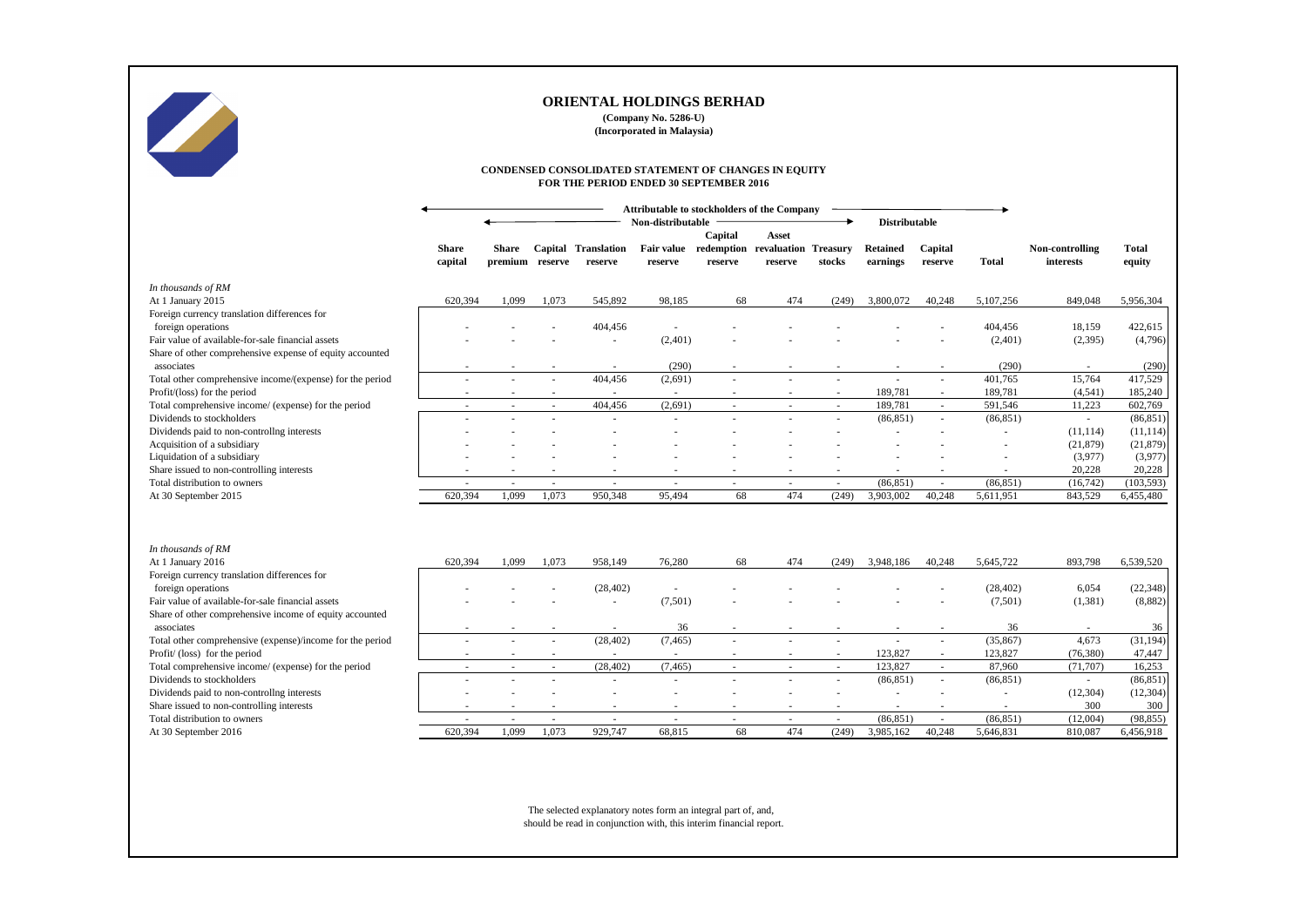# **ORIENTAL HOLDINGS BERHAD**

**(Company No. 5286-U) (Incorporated in Malaysia)**

# **CONDENSED CONSOLIDATED STATEMENT OF CASH FLOWS FOR THE PERIOD ENDED 30 SEPTEMBER 2016**

|                                                              | <b>Current Year</b><br><b>To Date</b><br>(Three quarters to (Three quarters to<br>30 Sept 2016)<br><b>RM'000</b><br>(Unaudited) | <b>Preceding Year</b><br><b>To Date</b><br>30 Sept 2015)<br><b>RM'000</b><br>(Unaudited) |
|--------------------------------------------------------------|---------------------------------------------------------------------------------------------------------------------------------|------------------------------------------------------------------------------------------|
| <b>CASH FLOWS FROM OPERATING ACTIVITIES</b>                  |                                                                                                                                 |                                                                                          |
| Profit before tax                                            | 93,994                                                                                                                          | 245,691                                                                                  |
| Adjustments for:<br>Non-cash items                           | 267,602                                                                                                                         | 158,202                                                                                  |
| Non-operating items                                          | (123, 939)                                                                                                                      | (138,067)                                                                                |
| Operating profit before working capital changes              | 237,657                                                                                                                         | 265,826                                                                                  |
| Changes in working capital                                   | (236, 876)                                                                                                                      | (25,043)                                                                                 |
| Cash flow from operating activities                          | 781                                                                                                                             | 240,783                                                                                  |
| Tax paid                                                     | (79, 031)                                                                                                                       | (56, 607)                                                                                |
| Interest paid                                                | (9,228)                                                                                                                         | (7,580)                                                                                  |
| Payment of retirement benefits                               | (81)                                                                                                                            | (39)                                                                                     |
| Net cash flows (used in)/from operating activities           | (87, 559)                                                                                                                       | 176,557                                                                                  |
| <b>CASH FLOWS FROM INVESTING ACTIVITIES</b>                  |                                                                                                                                 |                                                                                          |
| Capital expenditure                                          | (204, 404)                                                                                                                      | (338, 854)                                                                               |
| Purchase of investments                                      | (73, 054)                                                                                                                       | (29, 259)                                                                                |
| Proceeds from disposal of investments                        | 63,672                                                                                                                          | 19,148                                                                                   |
| Proceeds from disposal of land held for property development |                                                                                                                                 | 16                                                                                       |
| Interest received                                            | 61,804                                                                                                                          | 57,608                                                                                   |
| Dividend received                                            | 62,661                                                                                                                          | 42,656                                                                                   |
| Additions of deferred expenditure                            | (63)                                                                                                                            | (35)                                                                                     |
| Net cash outflow on acquisition of a subsidiary              |                                                                                                                                 | (5,287)                                                                                  |
| Net cash outflow on liquidation of a subsidiary              |                                                                                                                                 | (4,048)                                                                                  |
| Increase in short term investments, net                      | (90, 195)                                                                                                                       | (7,273)                                                                                  |
| Net cash flows used in investing activities                  | (179, 579)                                                                                                                      | (265, 328)                                                                               |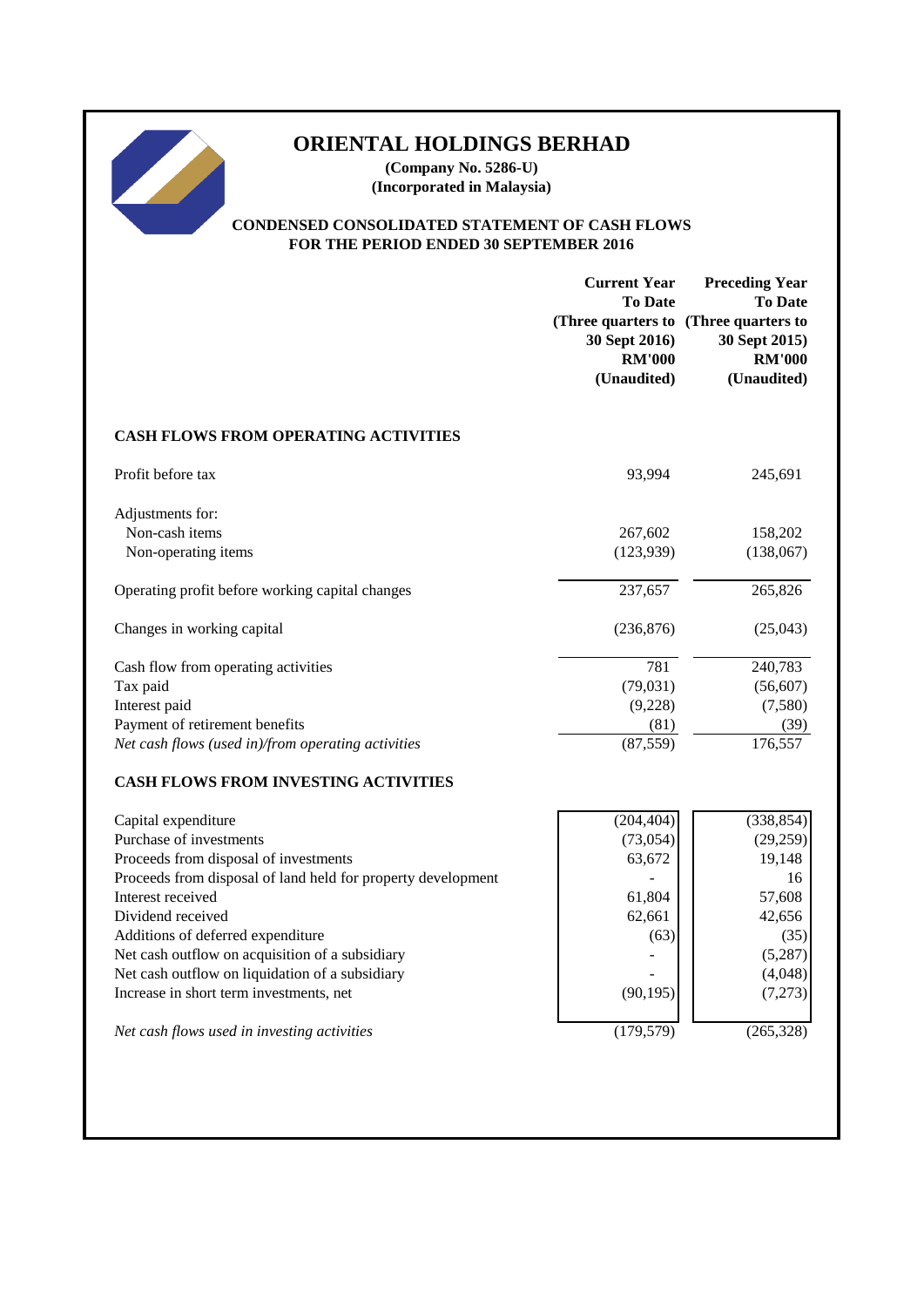| <b>CONSOLIDATED STATEMENT OF CASH FLOWS (Cont'd)</b>      | <b>Current Year</b>                                                                                      | <b>Preceding Year</b>                                           |
|-----------------------------------------------------------|----------------------------------------------------------------------------------------------------------|-----------------------------------------------------------------|
|                                                           | <b>To Date</b><br>(Three quarters to (Three quarters to<br>30 Sept 2016)<br><b>RM'000</b><br>(Unaudited) | <b>To Date</b><br>30 Sept 2015)<br><b>RM'000</b><br>(Unaudited) |
| <b>CASH FLOWS FROM FINANCING ACTIVITIES</b>               |                                                                                                          |                                                                 |
| Short term bank borrowings (net)                          | 205,336                                                                                                  | 248,158                                                         |
| Dividends paid to stockholders                            | (86, 851)                                                                                                | (86, 851)                                                       |
| Fixed deposits pledged for banking facilities             | (66, 488)                                                                                                | (111, 807)                                                      |
| Dividends paid to minority interest                       | (12, 304)                                                                                                | (11, 114)                                                       |
| Proceeds from issue of shares to non-controlling interest | 300                                                                                                      | 20,228                                                          |
| Net cash flows from financing activities                  | 39,993                                                                                                   | 58,614                                                          |
| Net decrease in cash and cash equivalents                 | (227, 145)                                                                                               | (30, 157)                                                       |
| Cash and cash equivalents at 1 January                    | 2,387,114                                                                                                | 2,117,799                                                       |
| Effects of exchange rates on cash and cash equivalents    | 4,334                                                                                                    | 295,746                                                         |
| Cash and cash equivalents at 30 September (Note 1)        | 2,164,303                                                                                                | 2,383,388                                                       |
| <b>NOTE</b>                                               |                                                                                                          |                                                                 |
|                                                           | <b>RM'000</b>                                                                                            | <b>RM'000</b>                                                   |
| 1 Cash and cash equivalents consist of: -                 |                                                                                                          |                                                                 |
| Cash and bank balances                                    | 871,682                                                                                                  | 1,038,747                                                       |
| Fixed deposits                                            | 1,823,141                                                                                                | 1,675,005                                                       |
| Unit trust money market funds                             | 35,450                                                                                                   | 78,254                                                          |
|                                                           | 2,730,273                                                                                                | 2,792,006                                                       |
|                                                           |                                                                                                          |                                                                 |
| Less:<br>Deposits pledged                                 | (565,970)                                                                                                | (408, 618)                                                      |

should be read in conjunction with, this interim financial report. The selected explanatory notes form an integral part of, and,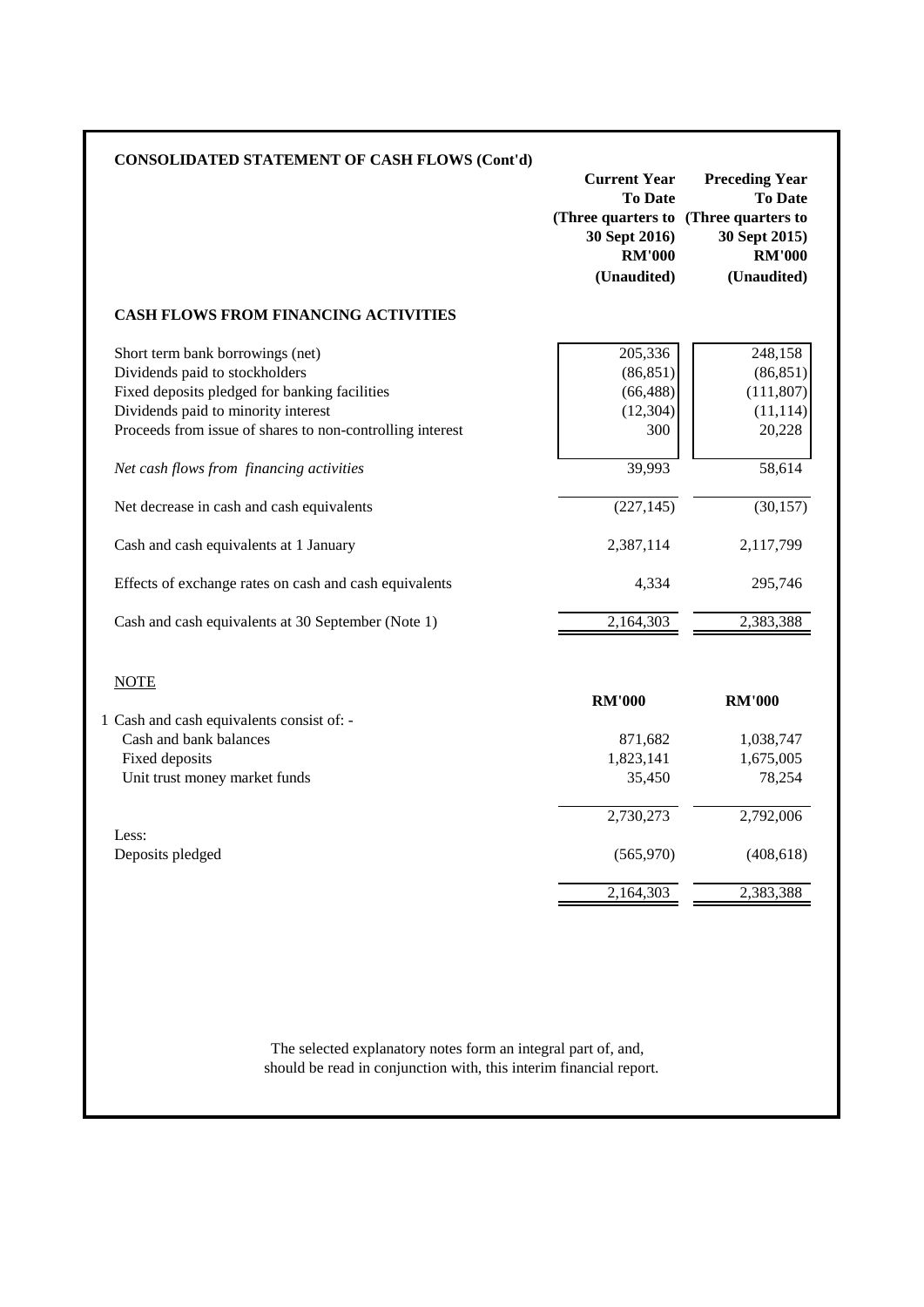#### **SELECTED EXPLANATORY NOTES TO THE INTERIM FINANCIAL REPORT 30 SEPTEMBER 2016**

#### **1. Basis of Preparation**

The Group falls within the scope definition of Transitioning Entities. Transitioning Entities are allowed to defer the adoption of Malaysian Financial Reporting Standard ("MFRS") Framework.

For the financial year ending 31 December 2016, the Group will continue to prepare its financial statements using Financial Reporting Standards ("FRS").

The interim financial report is unaudited and has been prepared in compliance with FRS 134, Interim Financial Reporting and the additional disclosure requirements as in Part A of Appendix 9B of the Revised Listing Requirements.

The interim financial report should be read in conjunction with the most recent annual audited financial statements of the Group for the year ended 31 December 2015. These explanatory notes provide an explanation of events and transactions that are significant to an understanding of the changes in the financial position and performance of the Group since the year ended 31 December 2015.

The accounting policies and methods of computation adopted by the Group in this interim financial report are consistent with the most recent annual audited financial statements for the year ended 31 December 2015 except for the adoption of the following new and revised FRSs, IC Interpretations and Amendments :-

#### *Adoption of Revised FRSs, IC Interpretations and Amendments*

FRS 14, *Regulatory Deferral Accounts*

- Amendments to FRS 5, *Non-current Assets Held for Sale and Discontinued Operations (Annual Improvements 2012-2014 Cycle)*
- Amendments to FRS 7, *Financial Instruments: Disclosures (Annual Improvements 2012-2014 Cycle)*
- Amendments to FRS 10, *Consolidated Financial Statements*, FRS 12, *Disclosure of Interests in Other Entities* and FRS 128, *Investments in Associates and Joint Ventures – Investment Entities: Applying the Consolidation Exception*
- Amendments to FRS 11, *Joint Arrangements – Accounting for Acquisitions of Interests in Joint Operations*
- Amendments to FRS 101, *Presentation of Financial Statements – Disclosure Initiative*

Amendments to FRS 116, *Property, Plant and Equipment* and FRS 138, *Intangible Assets – Clarification of Acceptable Methods of Depreciation and Amortisation*

Amendments to FRS 119, *Employee Benefits (Annual Improvements 2012-2014 Cycle)*

Amendments to FRS 127, *Separate Financial Statements – Equity Method in Separate Financial Statements*

Amendments to FRS 134, *Interim Financial Reporting (Annual Improvements 2012-2014 Cycle)*

The adoption of the above amendments to FRSs and IC Interpretation do not have material impact on this interim financial report of the Group.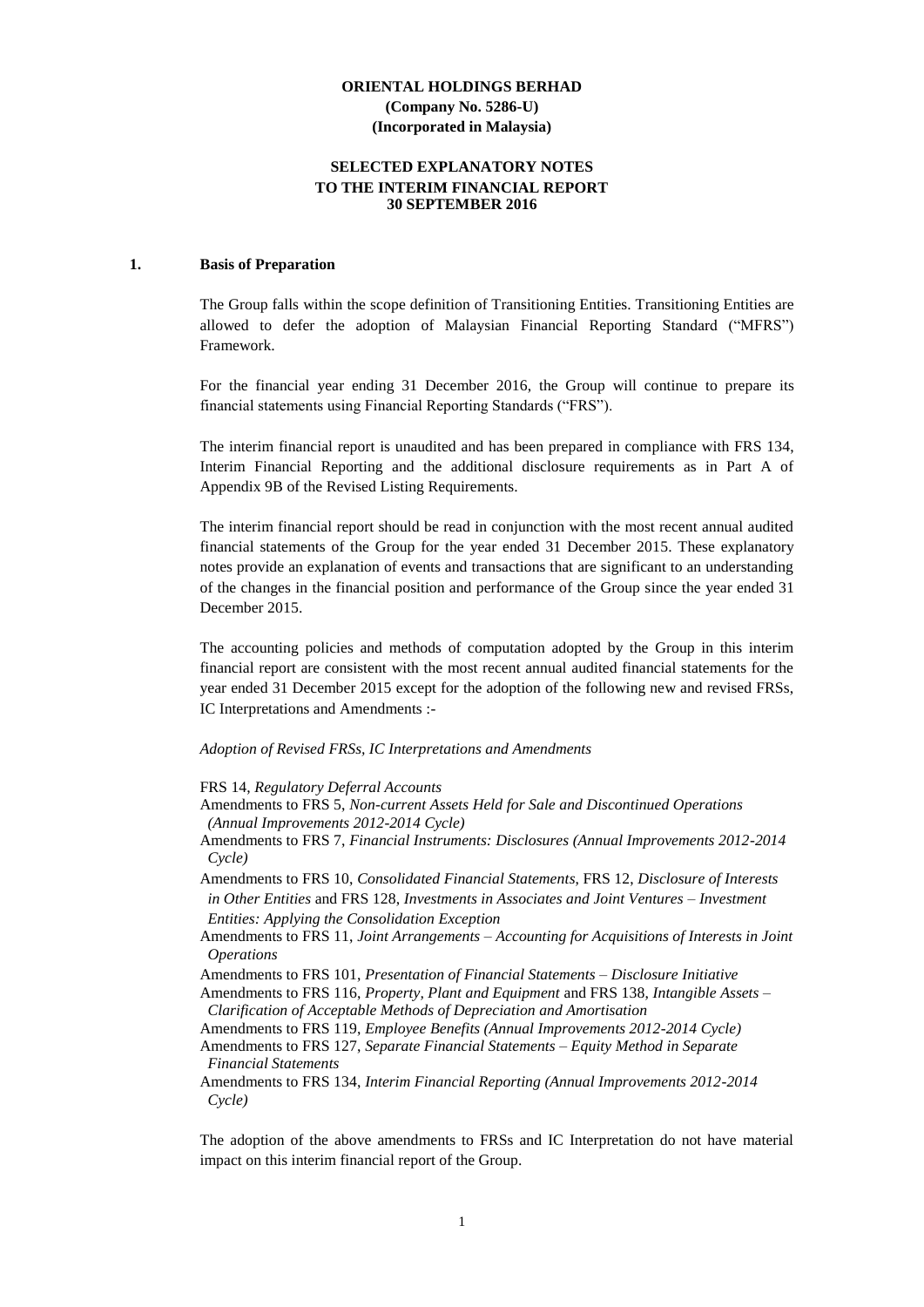#### **SELECTED EXPLANATORY NOTES TO THE INTERIM FINANCIAL REPORT 30 SEPTEMBER 2016 (Cont'd)**

#### **2. Auditors' Qualification**

Not applicable. No qualification on the audit report of the preceding annual financial statements of Oriental Holdings Berhad.

#### **3. Seasonal or Cyclical Factors**

Majority of the business operations of the Group are generally in tandem with the prevailing economic conditions where the Group operates with the exception of a few other sectors. Commodity price is the most significant determinant of the level of profitability for the plantation sector although seasonal factor such as climatic condition also plays a part in determining the production level. The tourism sector will generally perform better during the major festive and holiday seasons.

#### **4. Exceptional Items**

There were no material exceptional items for the period under review.

#### **5. Changes in Estimates**

There were no material changes in estimates of amounts reported in prior financial period.

#### **6. Debt and Equity Securities**

There were no issuance and repayment of debt and equity stocks, stock buy-backs, stock cancellations, stocks held as treasury stocks and resale of treasury stocks for the current financial period to date.

# **7. Dividends Paid**

Since the end of the previous financial year, the Company paid:

- i) a single tier second interim dividend of 6.0% (2014 : 6.0%), totalling RM37,221,710 in respect of the financial year ended 31 December 2015 on 15 April 2016;
- ii) a single tier final dividend of 6% (2014: 6%) and single tier special dividend of 2% (2014: 2%) totalling RM49,628,946 in respect of the financial year ended 31 December 2015 on 1 July 2016; and
- iii) a single tier interim dividend of 6% (2015: 6%) totalling RM37,221,710 in respect of the financial year ending 31 December 2016 on 11 November 2016.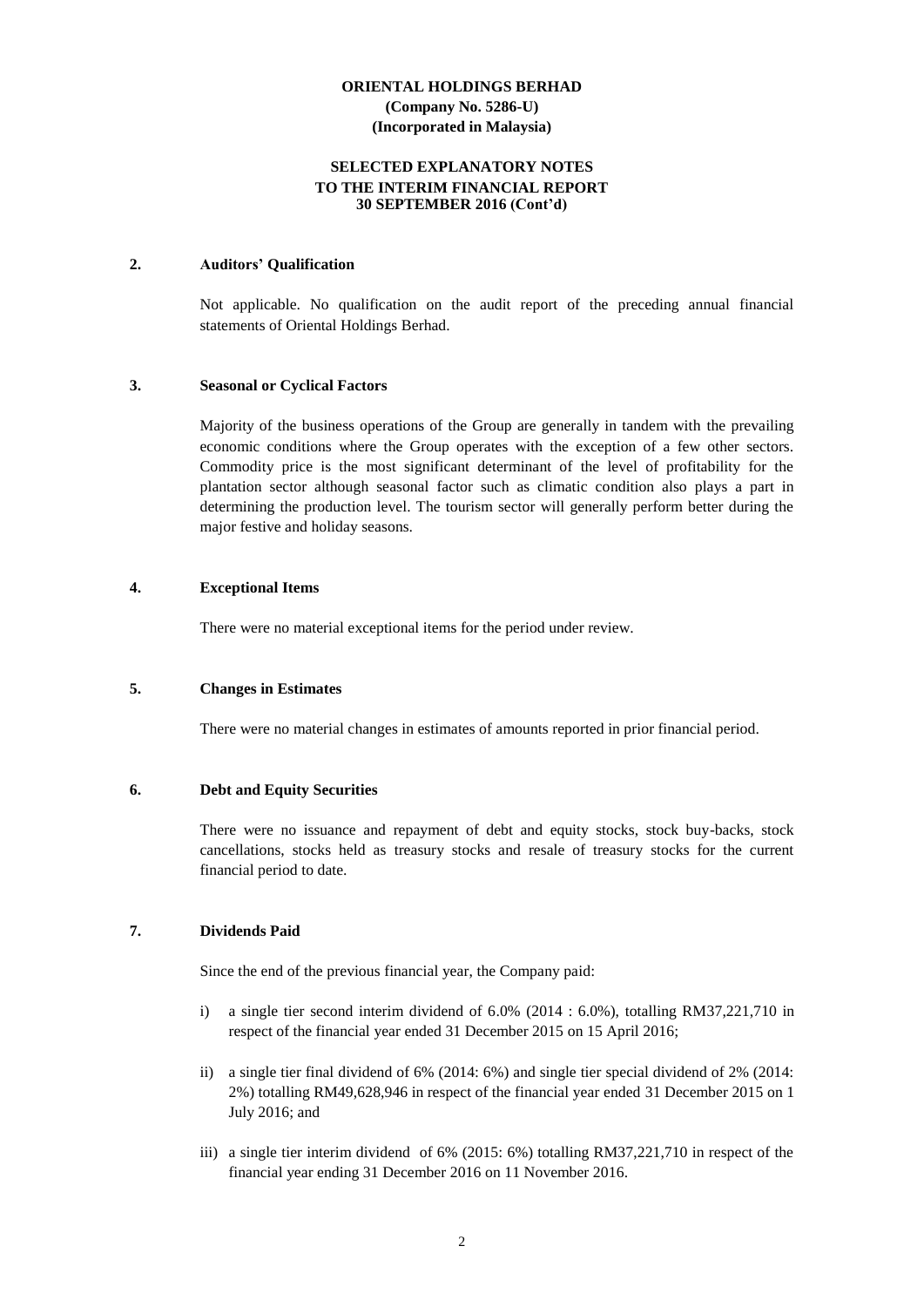# **SELECTED EXPLANATORY NOTES TO THE INTERIM FINANCIAL REPORT 30 SEPTEMBER 2016 (Cont'd)**

# **7. Segment Revenue and Results**

|                                 |                   |                |                   |                   |               | <b>Investment</b> |                   |                     |                    |              |                  |
|---------------------------------|-------------------|----------------|-------------------|-------------------|---------------|-------------------|-------------------|---------------------|--------------------|--------------|------------------|
|                                 |                   |                |                   |                   |               | properties &      |                   |                     |                    |              |                  |
|                                 |                   |                |                   |                   | Investment    | trading of        |                   |                     |                    |              | <b>Total per</b> |
|                                 | <b>Automotive</b> |                |                   |                   | holding and   | building          |                   |                     |                    |              | consolidated     |
|                                 | and related       | <b>Plastic</b> | <b>Hotels and</b> |                   | financial     | material          |                   | <b>Total of all</b> | Reconciliation/    |              | financial        |
|                                 | products          | products       | resorts           | <b>Plantation</b> | services      | products          | <b>Healthcare</b> | segments            | <b>Elimination</b> | <b>Notes</b> | statements       |
|                                 | <b>RM'000</b>     | <b>RM'000</b>  | <b>RM'000</b>     | <b>RM'000</b>     | <b>RM'000</b> | <b>RM'000</b>     | <b>RM'000</b>     | <b>RM'000</b>       | <b>RM'000</b>      |              | <b>RM'000</b>    |
| 30 September 2016               |                   |                |                   |                   |               |                   |                   |                     |                    |              |                  |
| Revenue from external customers | 2,639,402         | 160,732        | 203,638           | 304,856           | 54,034        | 280,726           | 29,734            | 3,673,122           |                    |              | 3,673,122        |
| Inter-segment revenue           | 155               | 44             | 22                |                   | 21,747        | 252               |                   | 22,220              | (22, 220)          |              |                  |
| Total revenue                   | 2,639,557         | 160,776        | 203,660           | 304,856           | 75,781        | 280,978           | 29,734            | 3,695,342           | (22, 220)          |              | 3,673,122        |
| <b>Results</b>                  |                   |                |                   |                   |               |                   |                   |                     |                    |              |                  |
| Segment profit/(loss)           | 138,362           | (285)          | 32,035            | (69, 614)         | (12,949)      | 13,320            | (15,778)          | 85,091              | 8,903              | A            | 93,994           |
| <b>Assets</b>                   |                   |                |                   |                   |               |                   |                   |                     |                    |              |                  |
| Segment assets                  | 3,035,578         | 421,959        | 987,457           | 1,923,504         | 398,469       | 906,388           | 237,902           | 7,911,257           | 636,825            | B            | 8,548,082        |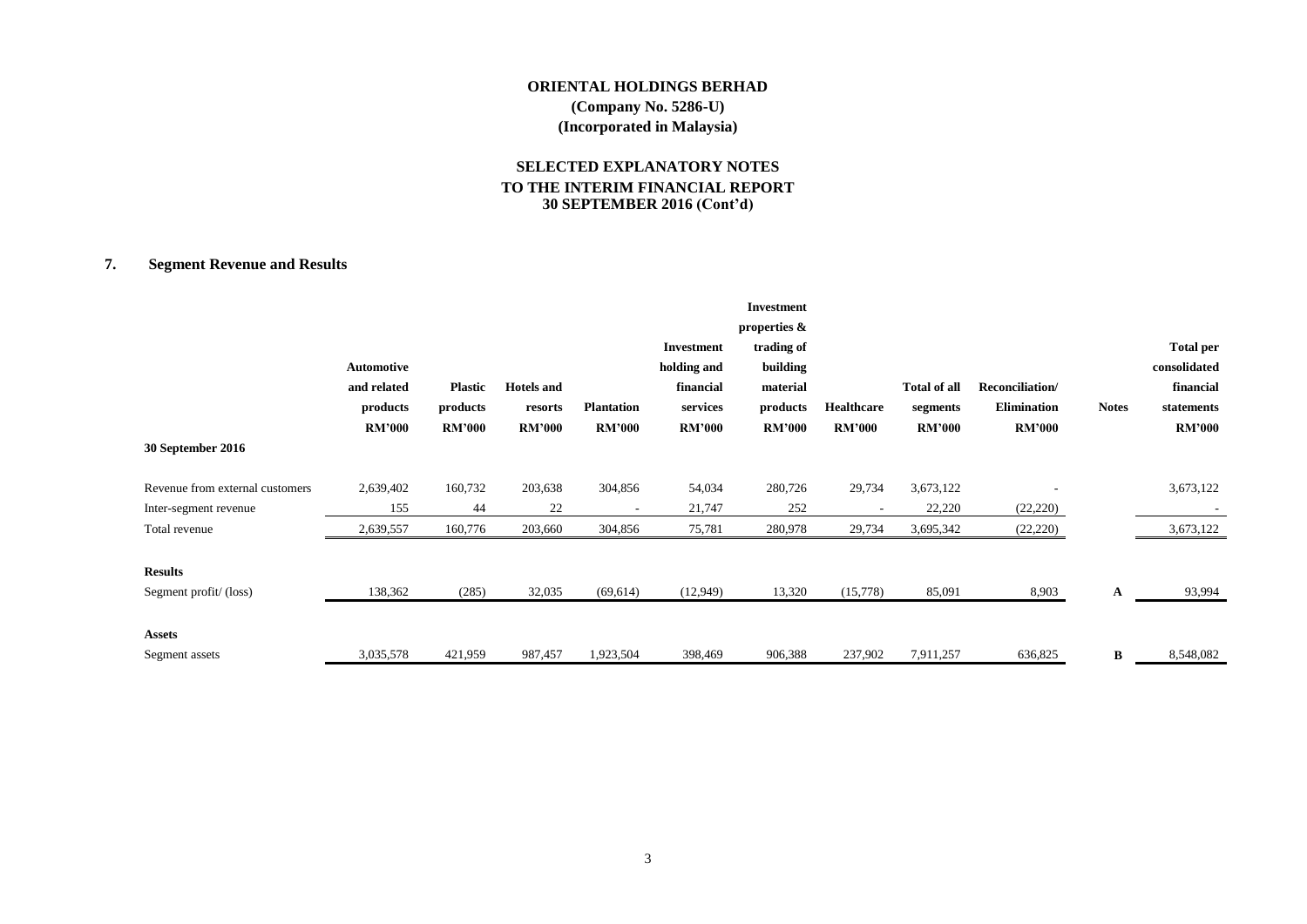# **SELECTED EXPLANATORY NOTES TO THE INTERIM FINANCIAL REPORT 30 SEPTEMBER 2016 (Cont'd)**

# **8**. **Segment Revenue and Results (Cont'd)**

|                                 |               |                |                   |                   |               | <b>Investment</b> |                   |                     |                    |              |                  |
|---------------------------------|---------------|----------------|-------------------|-------------------|---------------|-------------------|-------------------|---------------------|--------------------|--------------|------------------|
|                                 |               |                |                   |                   |               | properties &      |                   |                     |                    |              |                  |
|                                 |               |                |                   |                   | Investment    | trading of        |                   |                     |                    |              | <b>Total per</b> |
|                                 | Automotive    |                |                   |                   | holding and   | building          |                   |                     |                    |              | consolidated     |
|                                 | and related   | <b>Plastic</b> | <b>Hotels</b> and |                   | financial     | material          |                   | <b>Total of all</b> | Reconciliation/    |              | financial        |
|                                 | products      | products       | resorts           | <b>Plantation</b> | services      | products          | <b>Healthcare</b> | segments            | <b>Elimination</b> | <b>Notes</b> | statements       |
|                                 | <b>RM'000</b> | <b>RM'000</b>  | <b>RM'000</b>     | <b>RM'000</b>     | <b>RM'000</b> | <b>RM'000</b>     | <b>RM'000</b>     | <b>RM'000</b>       | <b>RM'000</b>      |              | <b>RM'000</b>    |
| 30 September 2015               |               |                |                   |                   |               |                   |                   |                     |                    |              |                  |
| Revenue from external customers | 2,096,736     | 161,998        | 191,622           | 316,246           | 33,380        | 329,098           | 12,556            | 3,141,636           |                    |              | 3,414,636        |
| Inter-segment revenue           | 266           | 61             | 36                |                   | 9,364         | 9,542             |                   | 19,269              | (19,269)           |              |                  |
| Total revenue                   | 2,097,002     | 162,059        | 191,658           | 316,246           | 42,744        | 338,640           | 12,556            | 3,160,905           | (19,269)           |              | 3,414,636        |
| <b>Results</b>                  |               |                |                   |                   |               |                   |                   |                     |                    |              |                  |
| Segment profit/(loss)           | 122,622       | 3,936          | 25,356            | 19,403            | 34,353        | 9,044             | (20, 228)         | 194,486             | 51,205             | A            | 245,691          |
| <b>Assets</b>                   |               |                |                   |                   |               |                   |                   |                     |                    |              |                  |
| Segment assets                  | 2,875,200     | 430,694        | 1,008,605         | 1,728,404         | 369,588       | 805,297           | 227,804           | 7,445,592           | 555,106            | B            | 8,000,698        |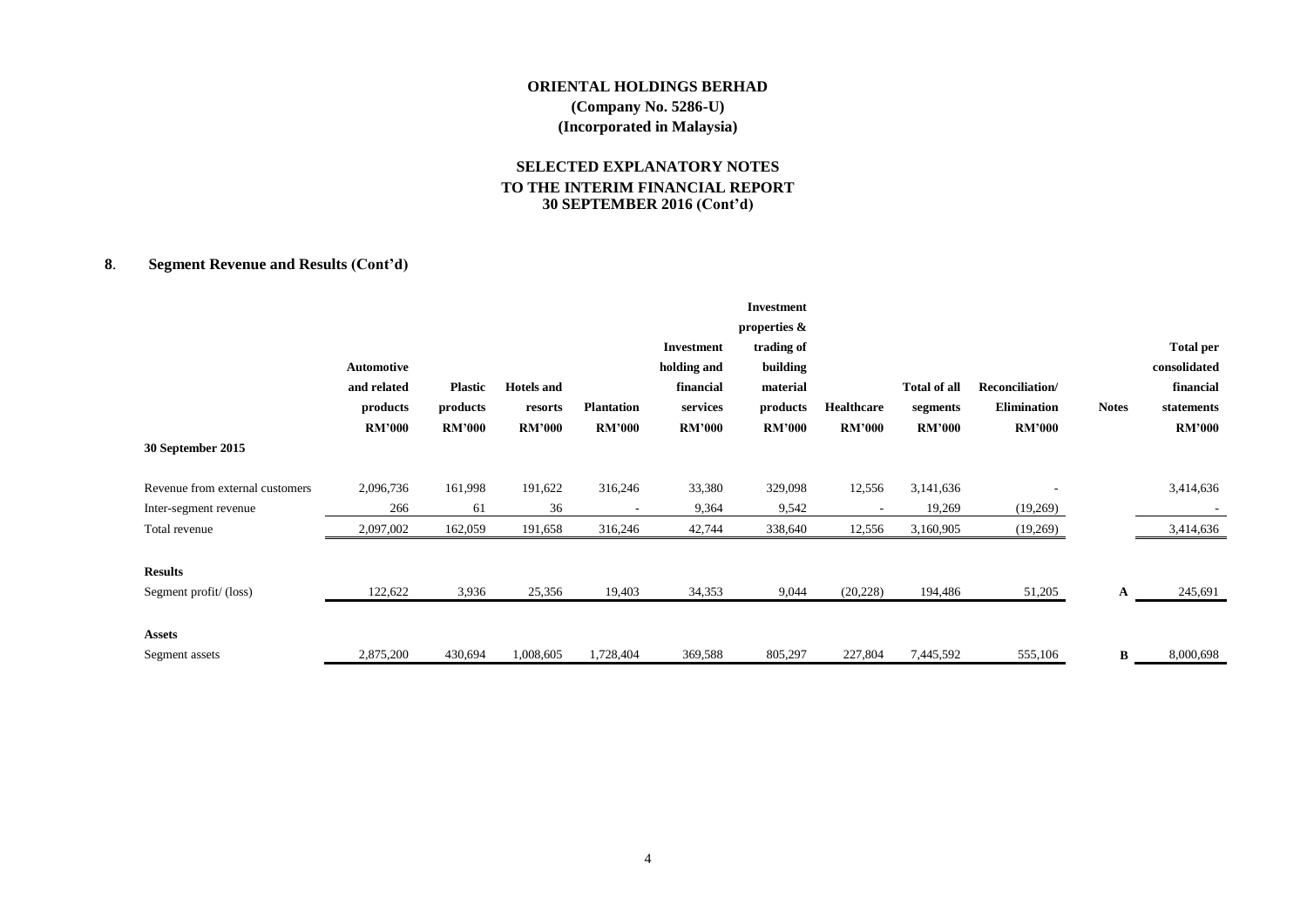#### **SELECTED EXPLANATORY NOTES TO THE INTERIM FINANCIAL REPORT 30 SEPTEMBER 2016 (Cont'd)**

# **8. Segment Revenue and Results (Cont'd)**

A The following items are added to/ (deducted from) segment profit to arrive at "Profit before tax" presented in the condensed consolidated statements of comprehensive income:

|                                | 30 September | 30 September |
|--------------------------------|--------------|--------------|
|                                | 2016         | 2015         |
|                                | RM'000       | RM'000       |
| Share of results of associates | 17,958       | 58,802       |
| Finance costs                  | (9,055)      | (7, 597)     |
|                                | 8.903        | 51,205       |

B The following items are added to/ (deducted from) segment assets to arrive at total assets reported in the condensed consolidated statement of financial positions:

|                                           | 30 September | 30 September |
|-------------------------------------------|--------------|--------------|
|                                           | 2016         | 2015         |
|                                           | RM'000       | RM'000       |
| Investment in associates                  | 570,728      | 550,983      |
| Current tax assets                        | 34,537       | 15,412       |
| Deferred tax assets                       | 31,560       | 11,578       |
| Investment in non-consolidated subsidiary |              | (22, 867)    |
|                                           | 636,825      | 555,106      |

#### **9. Revaluation of Property, Plant and Equipment**

Not applicable. No valuation policy was adopted for property, plant and equipment. The Group availed the transitional provisions issued by the Malaysian Accounting Standards Board upon adoption of International Accounting Standard No 16 (Revised) to have the 1976 and 1978 revalued assets of land and buildings continue to be stated at their existing carrying amounts less accumulated depreciation.

#### **10. Material Post Balance Sheet Events**

There were no material events subsequent to the end of the period under review which have not been reflected in this interim financial report.

*Notes Nature of adjustments and eliminations to arrive at amounts reported in the consolidated interim financial report*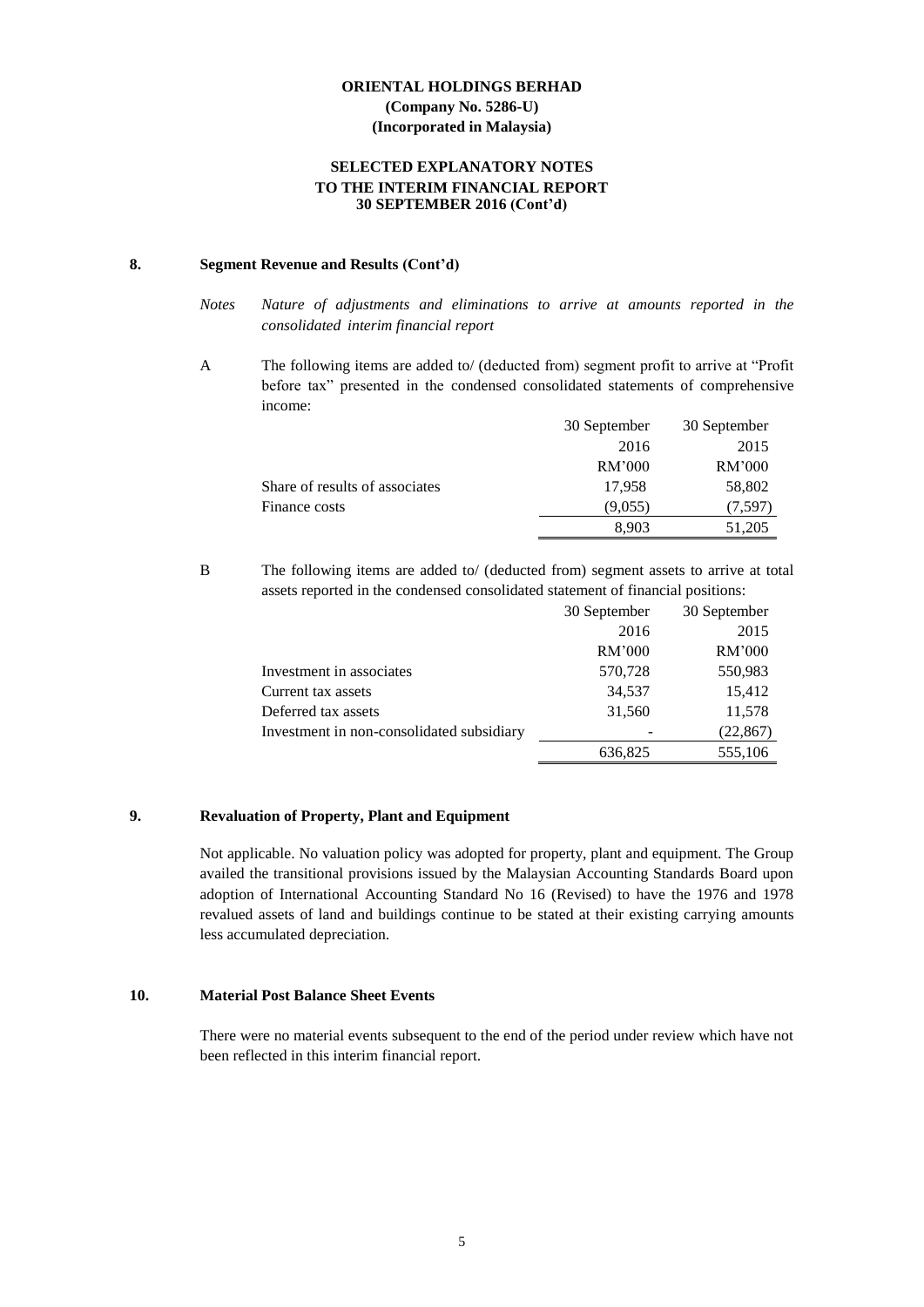#### **SELECTED EXPLANATORY NOTES TO THE INTERIM FINANCIAL REPORT 30 SEPTEMBER 2016 (Cont'd)**

#### **11. Changes in Group's Composition**

There were no changes in the composition of the Group during the current financial period todate other than the following:-

- (i) Unique Mix (Singapore) Pte. Ltd. ("UMS"), a wholly-owned subsidiary of OAM which in turn is a wholly-owned subsidiary of Selasih Permata Sdn. Bhd. ("SP") and a 50.5% owned subsidiary of the Company, had on 14 December 2015 submitted an application to the Accounting and Corporate Regulatory Authority ("ACRA") to strike its name off from the Register. On 4 January 2016, UMS received a strikingoff notice from ACRA dated 18 December 2015. The struck-off was completed on 17 March 2016.
- (ii) The Company through its indirect 50.5% owned subsidiary, OBS Pte. Ltd. ("OBS") had on 10 February 2016, received approval dated 2 February 2016 from the Ministry of Law and Human Rights of the Republic of Indonesia ("MOLHR") for the acquisition of 90% equity interest in PT Sumatera Sawit Lestari ("SSL"). The acquisition was settled via a cash subscription (equivalent to about RM2.84 million) pursuant to a Shares Subscription Agreement entered with PT Tradisi Bina Usaha and Saksona Boenjamin. Upon completion of the said acquisition, SSL became the 90% owned subsidiary of OBS. SSL was incorporated on 29 November 2012 with its present authorised and issued share capital of IDR10,000,000,000 (equivalent to about RM3.2 million) divided into 10,000 shares with nominal value of IDR1,000,000 each. The principal activities of SSL are cultivation of oil palm plantation and its related activities.
- (iii) Lipro Electrical Manufacturing Sdn. Bhd. ("LEM"), a wholly-owned subsidiary of Teck See Plastic Sdn. Bhd. which in turn is a 60% owned subsidiary of the Company, had on 9 January 2015 been placed under voluntary winding up proceeding. LEM had ceased operations and remained dormant since then. LEM convened the Final General Meeting on 7 April 2016 and concluded the winding up proceedings.
- (iv) Oriental Assemblers Sdn Bhd ("OA"), a 91.9% owned subsidiary by the Company and 6.1% owned by wholly-owned subsidiary of Oriental Rubber & Palm Oil Sdn Bhd ("ORPO") with other minority shareholders, had on 21 June 2016, entered into a Share Purchase Agreement ("SPA") to dispose the collective 100% equity interest in OA to Aroma Kiara Sdn Bhd ("AKSB") for total cash consideration of RM32.5 million. OA was incorporated as Capital Motor-Assembly Corporation Sendirian Berhad in Malaysia under the Companies Act, 1965 on 1 May 1967. OA is involved in vehicle assembly and the manufacturing and sale of engines and transmissions with operations based in Johor Bahru, Johor Darul Takzim. Its present issued and fully paid-up share capital is RM36,000,000.00 comprising 36,000,000 ordinary shares of RM1.00 each. The disposal is expected to be completed by end of year 2016 upon fulfilment of the obligations as stated in the SPA. Upon the completion of the disposal, OA shall cease to be a subsidiary of the Company.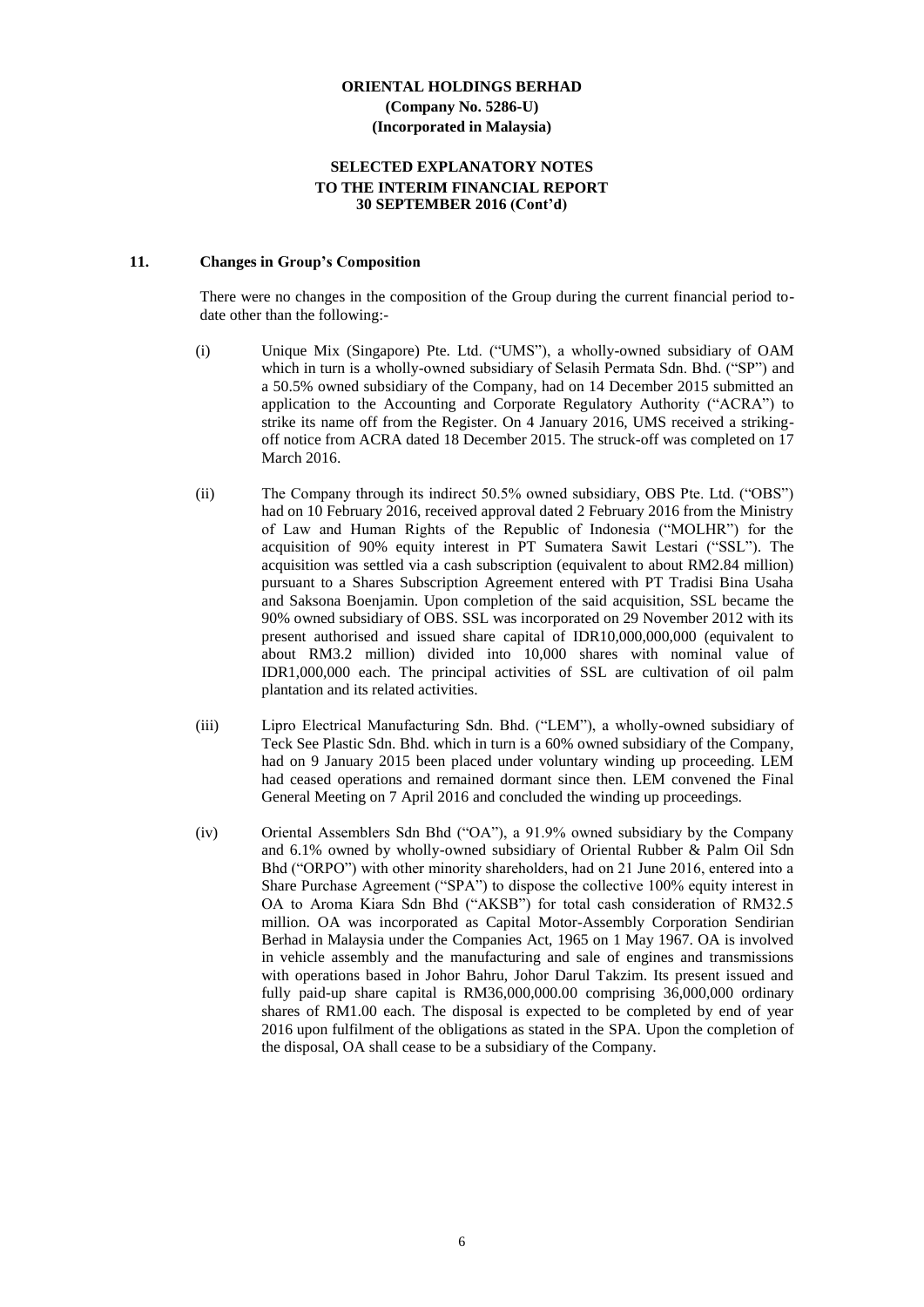#### **SELECTED EXPLANATORY NOTES TO THE INTERIM FINANCIAL REPORT 30 SEPTEMBER 2016 (Cont'd)**

#### **11. Changes in Group's Composition (Cont'd)**

- (v) Konkrit Utara Sdn. Bhd. ("KU"), a wholly-owned subsidiary of Unique Mix (Penang) Sdn. Bhd. which in turn is a 70% owned subsidiary of Simen Utara Sdn. Bhd. ("SU"). SU is a 91% owned sub-subsidiaries of the Company. KU had on 1 September 2016 placed under member's voluntary winding up proceeding. KU was incorporated in Malaysia on 20 October 1993 with an authorised share capital of RM500,000.00 comprising 500,000 ordinary shares of RM1.00 each whilst its issued and paid up share capital of RM300,000.00 comprised 300,000 ordinary shares of RM1.00 each. KU had ceased operations and remained dormant currently.
- (vi) The Company through its wholly owned subsidiary, Kah Motor Company Sdn Berhad has incorporated a wholly-owned subsidiary company known as 30 Bencoolen Pte. Ltd. ("30 Bencoolen") in Singapore on 15 November 2016. The initial issued and paid up share capital of 30 Bencoolen is SGD1 (Singapore Dollar One) only represented by One Ordinary Share of SGD1. The issued and paid up capital of 30 Bencoolen will be increased as and when necessary. The intended principal activity of 30 Bencoolen is management of hotel operations.

#### **12. Changes in Contingent Liabilities and Assets and Changes in Material Litigations**

There were no contingent liabilities and assets at the end of the reporting period.

Neither the Company nor any of its subsidiaries are engaged in any material litigation, either as plaintiff or defendant and the Directors are not aware of any proceedings pending or threatened, against the Company or any of its subsidiaries or of any facts likely to give rise to any proceedings which might materially affect the position or business of the Company or any of its subsidiaries, financially or otherwise.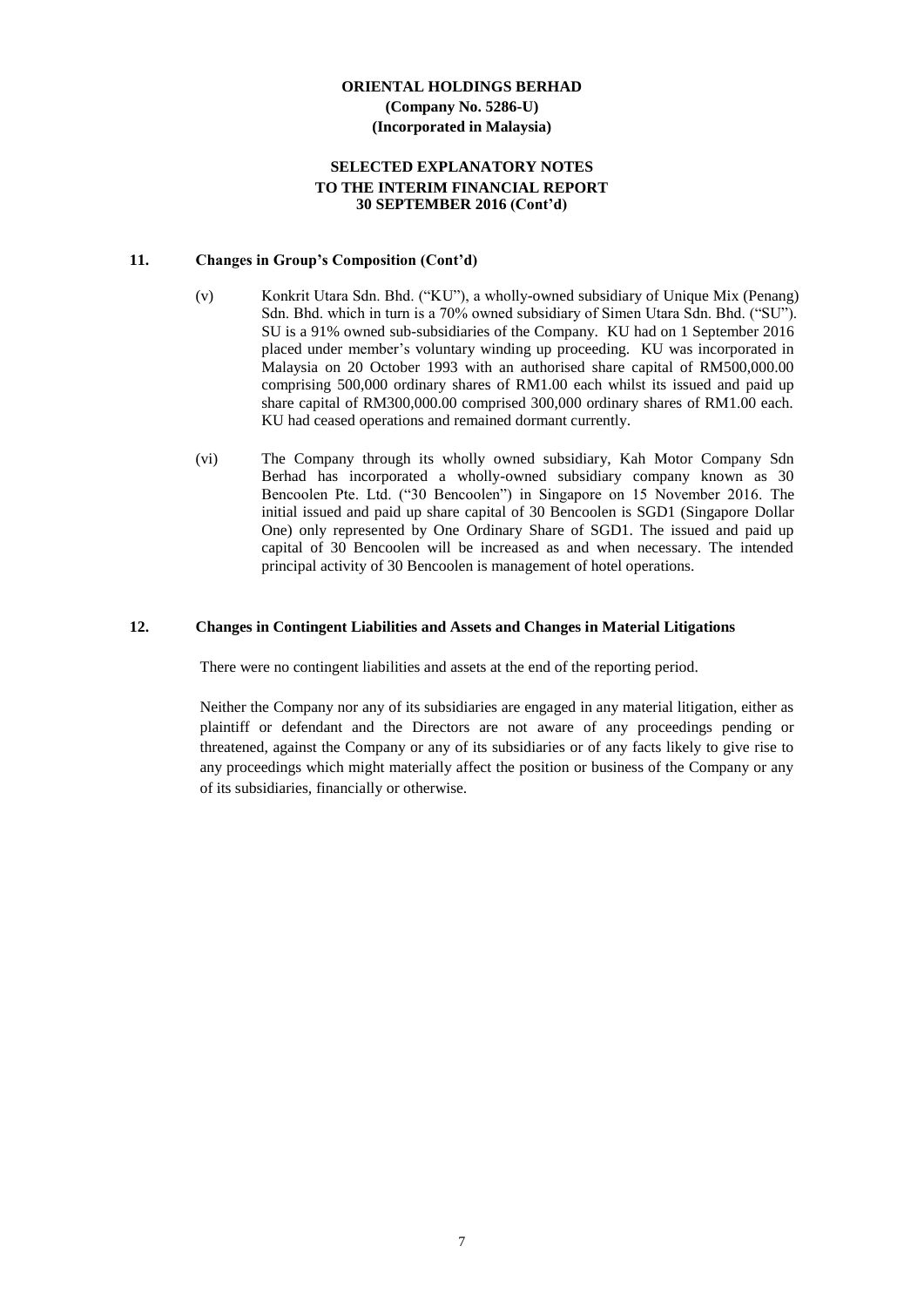#### **SELECTED EXPLANATORY NOTES TO THE INTERIM FINANCIAL REPORT 30 SEPTEMBER 2016 (Cont'd)**

#### **13. Review of Group's Performance**

The year to date revenue of RM 3,673.1 million was 16.9% higher than the corresponding period last year, however the year to date profit before tax of RM 94.0 million, was 61.7% lower than the corresponding period last year.

Performances for each operating segment are as follows:-

The revenue and operating profit for the automotive segment increased by 25.9% to RM 2,639.4 million and by 12.8% to RM 138.4 million respectively.

For the retail operations in Singapore, revenue grew significantly by 56.7% mainly due to number of cars sold increased by 78.2%, mainly from newly launched Civic model in current quarter, and continuing strong demand for models launched last year namely Jazz and Odyssey following marketing strategy in order to gain market share. For the retail operations in Malaysia, sales units decreased by 11.9% mainly due to new car price increase since January 2016 and slow down in overall market condition resulted in cautious consumer spending.

The revenue for the plantation segment decreased by 3.6% mainly due to lower CPO production and PK sales volume by 15.0% and 13.7% respectively although selling prices were slightly higher compared to YTD FY15. The segment recorded an operating loss (YTD 2016 : RM 69.6 million; YTD 2015: operating profit of RM 19.4 million) mainly due to El Nino effect causing severe drought in estates and consequential impact on FFB yields.

The performance for plastic segment remains competitive. The revenue for the segment remain stagnant (decreased by 0.8%) and recorded an operating loss (2016: RM 0.3 million, 2015: operating profit of RM 3.9 million). Lower revenue was mainly attributable to lower sales from its major customers. The segment operated at loss due to increasing operating costs.

Hospitality segment revenue and operating profit increased by RM 12.0 million (6.3%) and RM 6.7 million (26.3%) respectively. Both revenue and operating profit were driven by the improve average occupancy rate for hotels and office space.

Revenue for investment holding segment increased by 61.9% due to dividend received from other investment. The segment registered operating loss of RM 12.9 million (YTD 2015: operating profit of RM 34.4 million) mainly attributable to foreign exchange exposure on JPY borrowings.

The revenue for investment properties and trading of building material products segment decreased by 14.7% and registered increased in operating profit by 47.3% (YTD 2016: RM 13.3 million; YTD 2015: RM 9.0 million). Lower revenue was due to lower sales volume for trading of building material related products result from deferment of infrastructure investments caused by weak market sentiments and slow down in the property market.

Healthcare segment's revenue improved by 136.8% with increasing patient load but remained at loss of RM 15.8 million (YTD 2015: RM 20.2 million) mainly due to high fixed operating cost.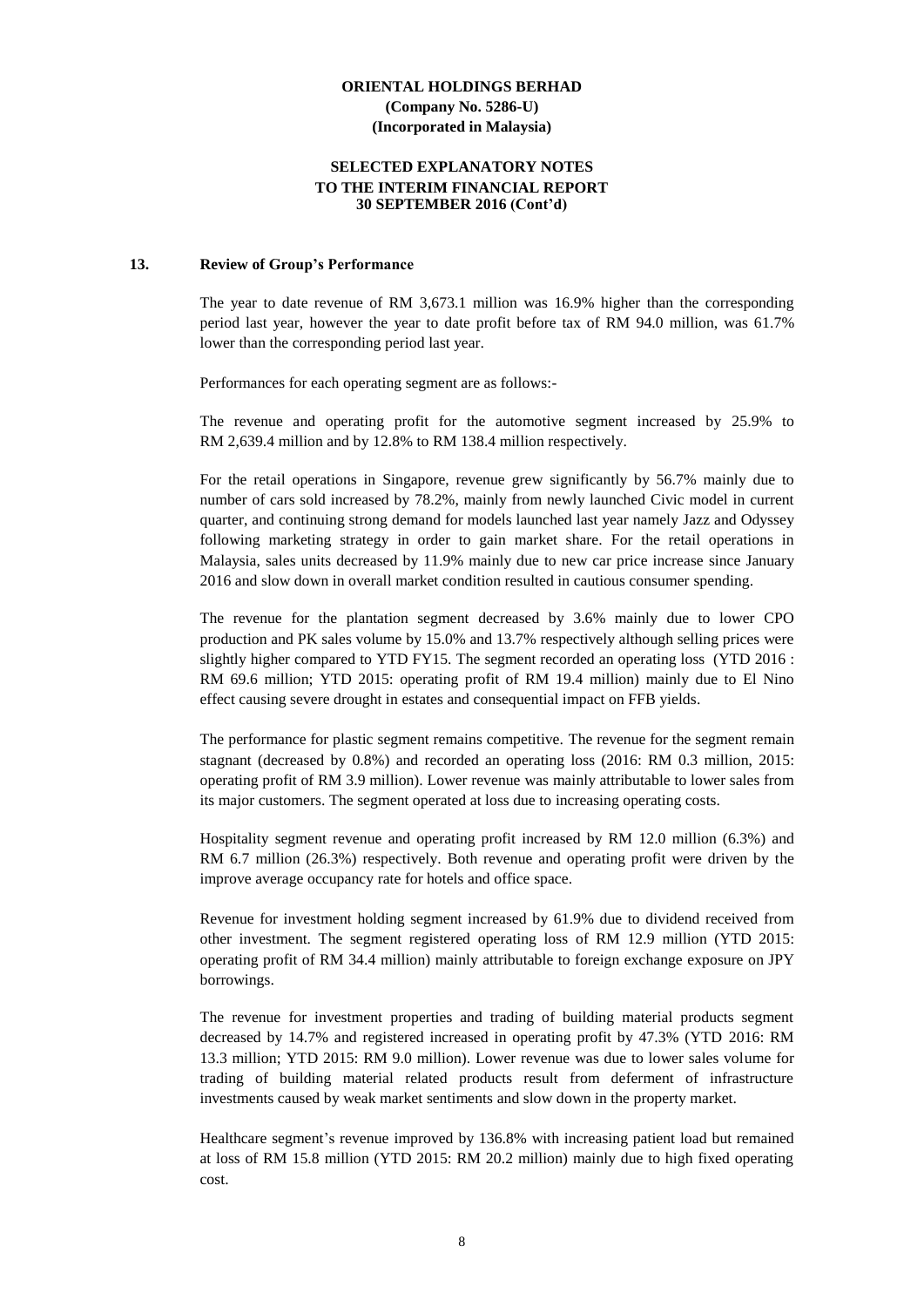#### **SELECTED EXPLANATORY NOTES TO THE INTERIM FINANCIAL REPORT 30 SEPTEMBER 2016 (Cont'd)**

## **14. Material Change in Profit/ Loss Before Taxation ("PBT"/ "LBT") reported as compared with the immediate preceding quarter**

The Group's revenue for the third quarter of 2016 was RM 1,375.9 million, an increase of RM 293.8 million or 27.1% from RM 1,082.1 million in Q2FY16.

The Group's profit for the third quarter of 2016 increased from Group's loss of RM 59.7 million in Q2FY16 to Group's profit of RM 88.7 million in current quarter.

Performances of each operating segment as compared to the immediate preceding quarter are as follows:-

Revenue from automotive segment grew by 46.3% to RM 1,069.5 million and recorded higher operating profit by 121.2% to RM 55.8 million (Q2FY16: RM 25.3 million). Revenue for retail operating increased by 51.0% mainly due to higher number of cars sold particularly from newly launched of Honda Civic during this quarter. Higher operating profit recorded in line with higher revenue.

Revenue from plantation segment decreased by 20.3% (Q3FY16 : RM 85.4 million; Q2FY16 : RM 107.2 million) but recorded operating profit of RM 13.0 million (operating loss in Q2FY16 : RM 74.9 million). Lower CPO and PK sales volume from Indonesian operations (27.8% and 21.7% respectively) as compared to Q2FY16 due to El Nino effect with consequential impact on FFB yields. The segment managed to registered an operating profit due to lower foreign exchange loss for the JPY borrowings (weakened IDR against JPY (September16 : 0.1% ; June16 : 10.0%).

Revenue for plastic segment remained stagnant (Q3FY16 : RM 54.6 million; Q2FY16 : RM 52.8 million) and recorded operating profit of RM 2.5 million (Q2FY16 : operating loss RM 1.8 million) mainly due to slight increase in sales from its major customers especially from automotive products segment.

Revenue and operating profit for hospitality segment improved by 13.6% and 16.8% respectively. The hotels' average occupancy rate and average room rate improved except for Singapore and 2 Australia's hotel which are under renovation.

Revenue for investment holding segment decreased by 87.8% and recorded an operating loss of RM 4.9 million (operating loss Q2FY16 : RM 11.4 million). Lower revenue was due to lower dividend income received from other investments. The segment suffers operating loss mainly due to unrealised foreign exchange loss from JPY denominated borrowings.

Revenue for investment properties and trading of building material products segment decreased by 17.1% mainly due to lower overall sales volume. While the operating profit increased by 45.7% (Q3FY16: RM 5.1 million; Q2FY16: RM 3.5 million) mainly due to cost control efforts.

Healthcare segment recorded a revenue of RM 11.5 million (Q2FY16 : RM 9.8 million) mainly from increasing patient load. However, the segment continued to operate at an operating loss of RM 4.7 million (Q2FY16: RM 5.1 million) as a result of high fixed operating costs since its commencement in January 2015.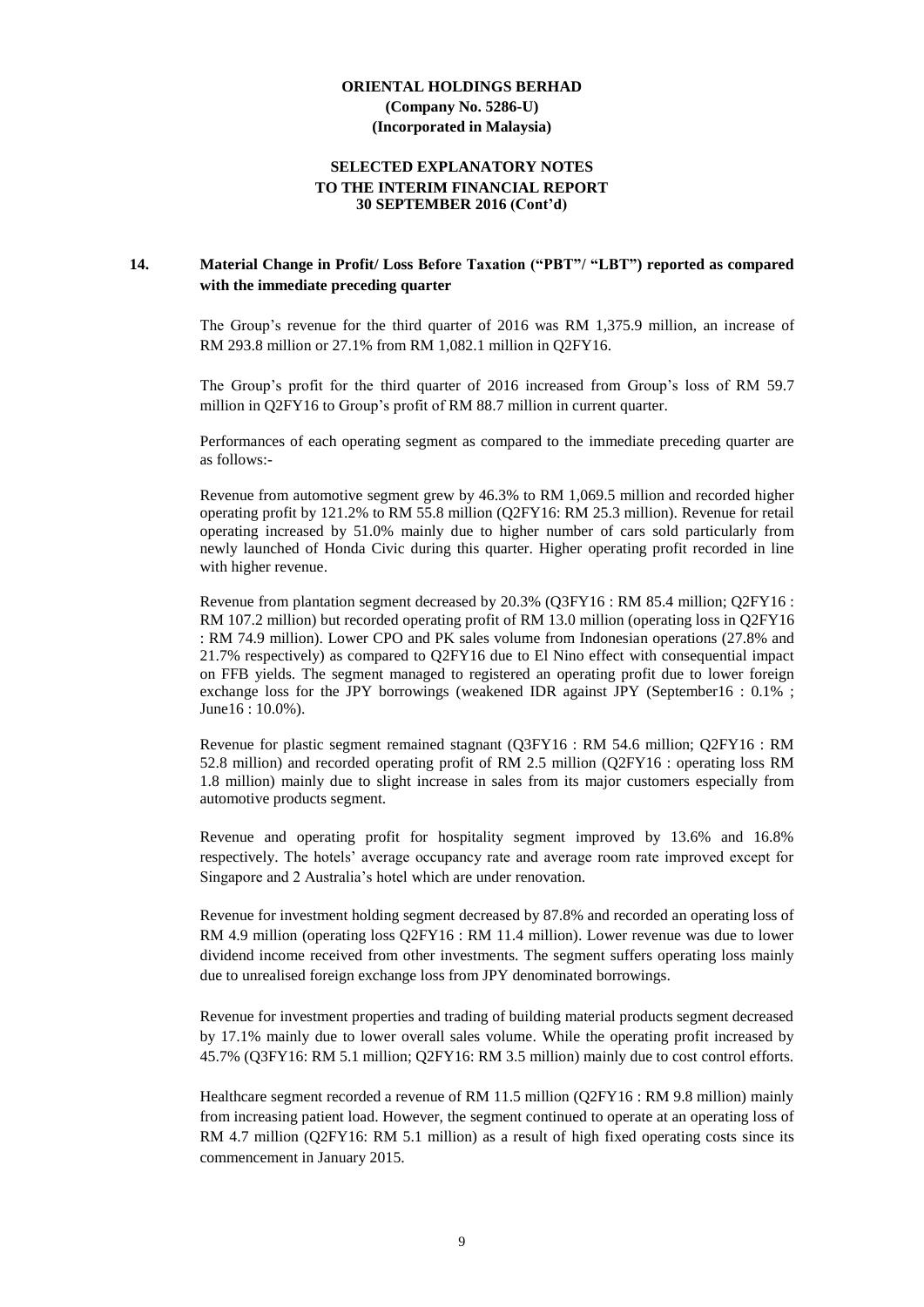#### **SELECTED EXPLANATORY NOTES TO THE INTERIM FINANCIAL REPORT 30 SEPTEMBER 2016 (Cont'd)**

#### **15. Current Year Prospects**

The automotive segment will continue to contribute to the Group's performance under very competitive market conditions with the rising cost of living and weakening of ringgit. The Automotive segment will continue to expand and upgrade its showrooms and service centres including boosting its presence in East Malaysia. The outlet in Johor Bahru has commenced operation in November 2016 which is the biggest 4S centre in Malaysia.

The plastic segment continues to face stiff competitive environment among the local industry players. Limited growth in the overall automotive segment in Malaysia with upcoming new models at smaller volume have impacted the segment's performance.

The plantation segment will continue to consolidate the present land bank and diversify into investment properties to counteract the volatility of palm oil industry.

The hospitality segment will optimise the utilisation of the existing assets and improve the operational execution through various organic measures.

The investment properties segment will continue to reclaim its remaining 415 acres in Melaka.

Healthcare segment will continue to focus on enhancing brand awareness and positioning the hospital for sustainable growth.

The volatility of exchange rates will continue to impact the non-cash flow of foreign exchange translation on gain/loss arising from JPY denominated borrowings. However, the JPY has consistently provided the low cost of funds for the Group's financing activity especially for plantation segment given the peculiar nature of the plantation business, which has a long gestation period before it generates a healthy cash flow. The Group will continue to monitor its foreign currencies borrowings and mitigate the exposure through the money market.

Given the prevailing slower global economy growth, the Board is of the view that the Group's performance for year 2016 will be maintained at competitive edge in its core businesses given the current economic condition.

#### **16. Variance of Actual Profit from Forecast Profit/Profit Guarantee**

Not Applicable.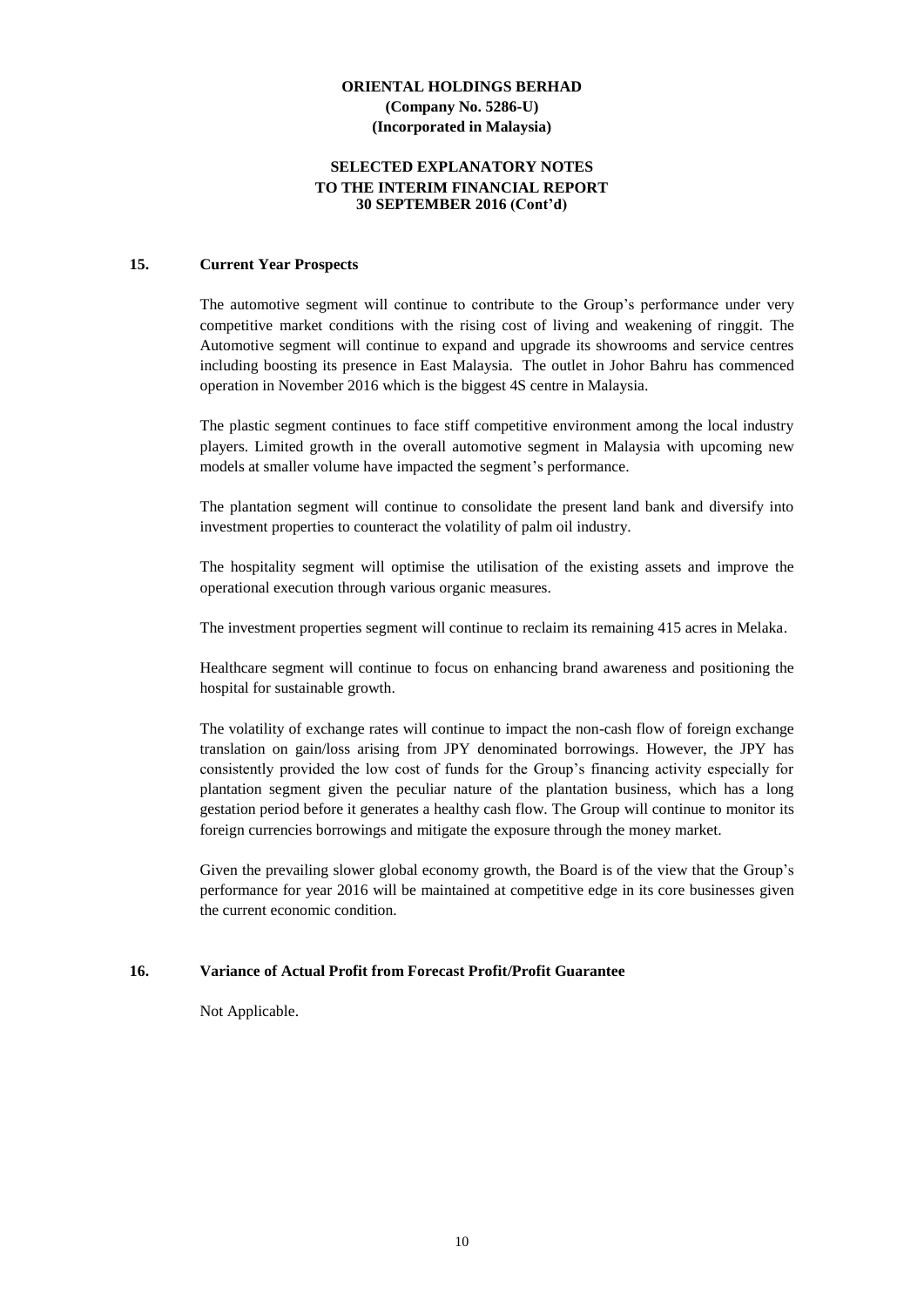# **SELECTED EXPLANATORY NOTES TO THE INTERIM FINANCIAL REPORT 30 SEPTEMBER 2016 (Cont'd)**

# **17. Taxation**

|                       |               | <b>Individual Quarter</b> | <b>Cumulative Quarter</b> |               |  |
|-----------------------|---------------|---------------------------|---------------------------|---------------|--|
|                       | Current       | Preceding                 | Current                   | Preceding     |  |
|                       | Year          | Year                      | Year                      | Year          |  |
|                       | Quarter       | Quarter                   | To date                   | To date       |  |
|                       | 30 Sept 16    | 30 Sept 15                | 30 Sept 16                | 30 Sept 15    |  |
|                       | <b>RM'000</b> | <b>RM'000</b>             | <b>RM'000</b>             | <b>RM'000</b> |  |
|                       | (Unaudited)   | (Unaudited)               | (Unaudited)               | (Unaudited)   |  |
| Current taxation      |               |                           |                           |               |  |
| Malaysian taxation    |               |                           |                           |               |  |
| - Based on profit for |               |                           |                           |               |  |
| the period            | 4,299         | 4,279                     | 12,377                    | 11,582        |  |
| (Over)/ Under         |               |                           |                           |               |  |
| provision in respect  |               |                           |                           |               |  |
| of prior period       | (90)          | 670                       | (535)                     | 496           |  |
|                       | 4,209         | 4,949                     | 11,842                    | 12,078        |  |
| Foreign taxation      |               |                           |                           |               |  |
| - Based on profit for |               |                           |                           |               |  |
| the period            | 12,473        | 19,528                    | 34,725                    | 49,066        |  |
|                       | 16,682        | 24,477                    | 46,567                    | 61,144        |  |
|                       |               |                           |                           |               |  |
|                       |               |                           |                           |               |  |
| Deferred taxation     |               |                           |                           |               |  |
| Current period        | 160           | (155)                     | (6)                       | (1, 411)      |  |
| (Over)/ Under         |               |                           |                           |               |  |
| provision in respect  |               |                           |                           |               |  |
| of prior period       |               |                           |                           |               |  |
|                       |               |                           | (14)                      | 718           |  |
|                       | 160           | (155)                     | (20)                      | (693)         |  |
|                       |               |                           |                           |               |  |
|                       | 16,842        | 24,322                    | 46,547                    | 60,451        |  |

## **18. Status of Corporate Proposals**

There were no corporate proposals that have been announced by the Company but not completed at the date of this announcement except for the Stock Buy-Back which was approved by the stockholders at the Annual General Meeting on 2 June 2016 for the buy-back of up to 10% or up to 62,039,364 ordinary stocks. There were no stocks buy-back for the period to date.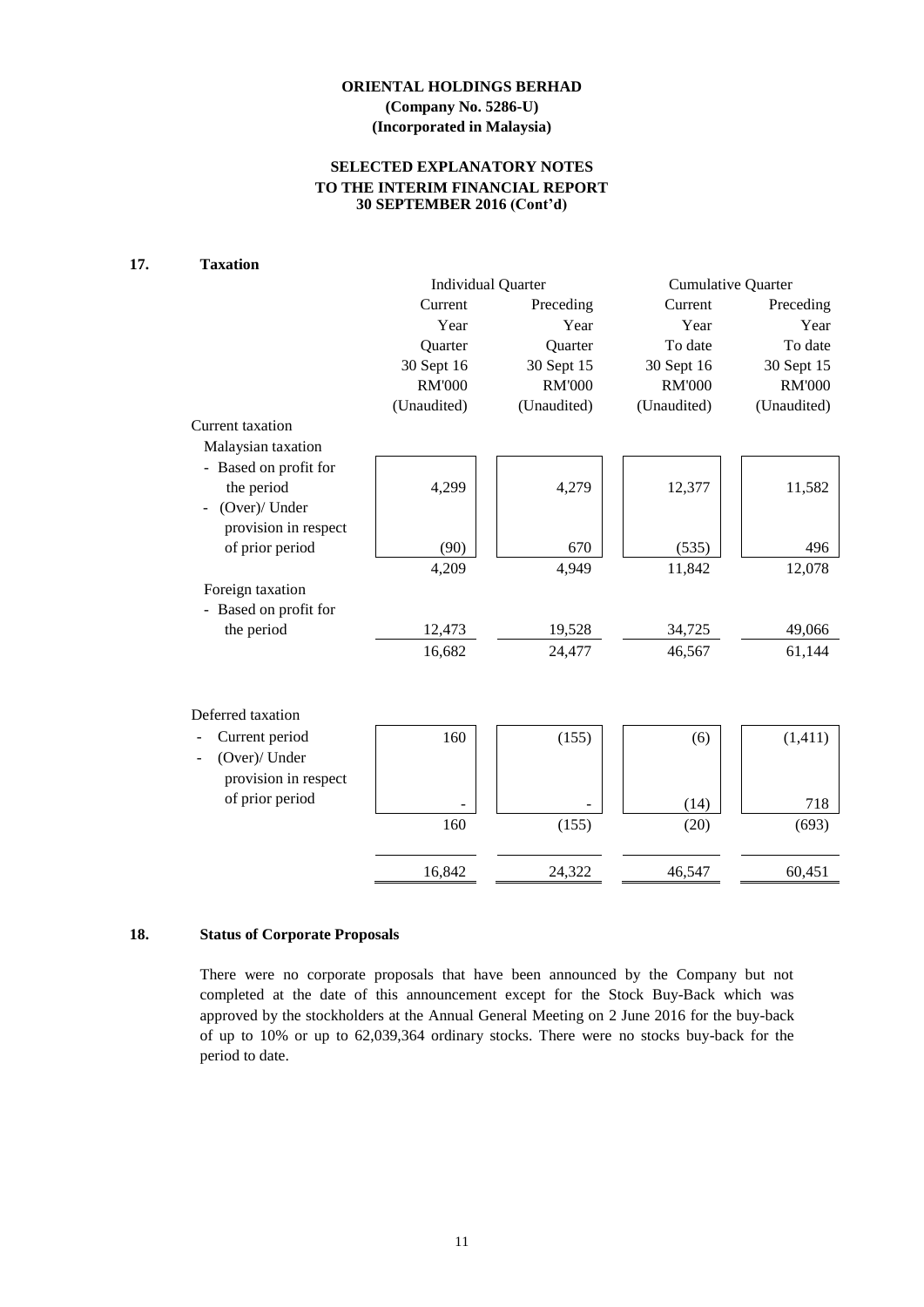## **SELECTED EXPLANATORY NOTES TO THE INTERIM FINANCIAL REPORT 30 SEPTEMBER 2016 (Cont'd)**

# **19. Group Borrowings**

|                              | Borrowings denominated in |                     |               |               |  |  |  |
|------------------------------|---------------------------|---------------------|---------------|---------------|--|--|--|
|                              | Ringgit                   | -Foreign Currencies |               |               |  |  |  |
|                              |                           | <b>Source</b>       | <b>RM</b>     |               |  |  |  |
|                              |                           | <b>Currency</b>     | Equivalent    | <b>Total</b>  |  |  |  |
|                              | <b>RM'000</b>             |                     | <b>RM'000</b> | <b>RM'000</b> |  |  |  |
|                              | I                         |                     | $\mathbf H$   | $I + II$      |  |  |  |
|                              |                           |                     |               |               |  |  |  |
| Finance lease obligations    | 13,855                    |                     |               | 13,855        |  |  |  |
| Other borrowings – secured   |                           | JPY 15.025 billion  | 613,122       | 613,122       |  |  |  |
|                              |                           | SGD 0.016 billion   | 48,658        | 48,658        |  |  |  |
|                              |                           | THB 0.096 billion   | 11,454        | 11,454        |  |  |  |
| Other borrowings – unsecured | 36,605                    | JPY 19.710 billion  | 805,010       | 841,615       |  |  |  |
|                              | 50,460                    |                     | 1,478,244     | 1,528,704     |  |  |  |

## **20. Changes in Material Litigations**

Not applicable.

# **21. Dividend Proposed**

No dividend has been proposed for the current quarter.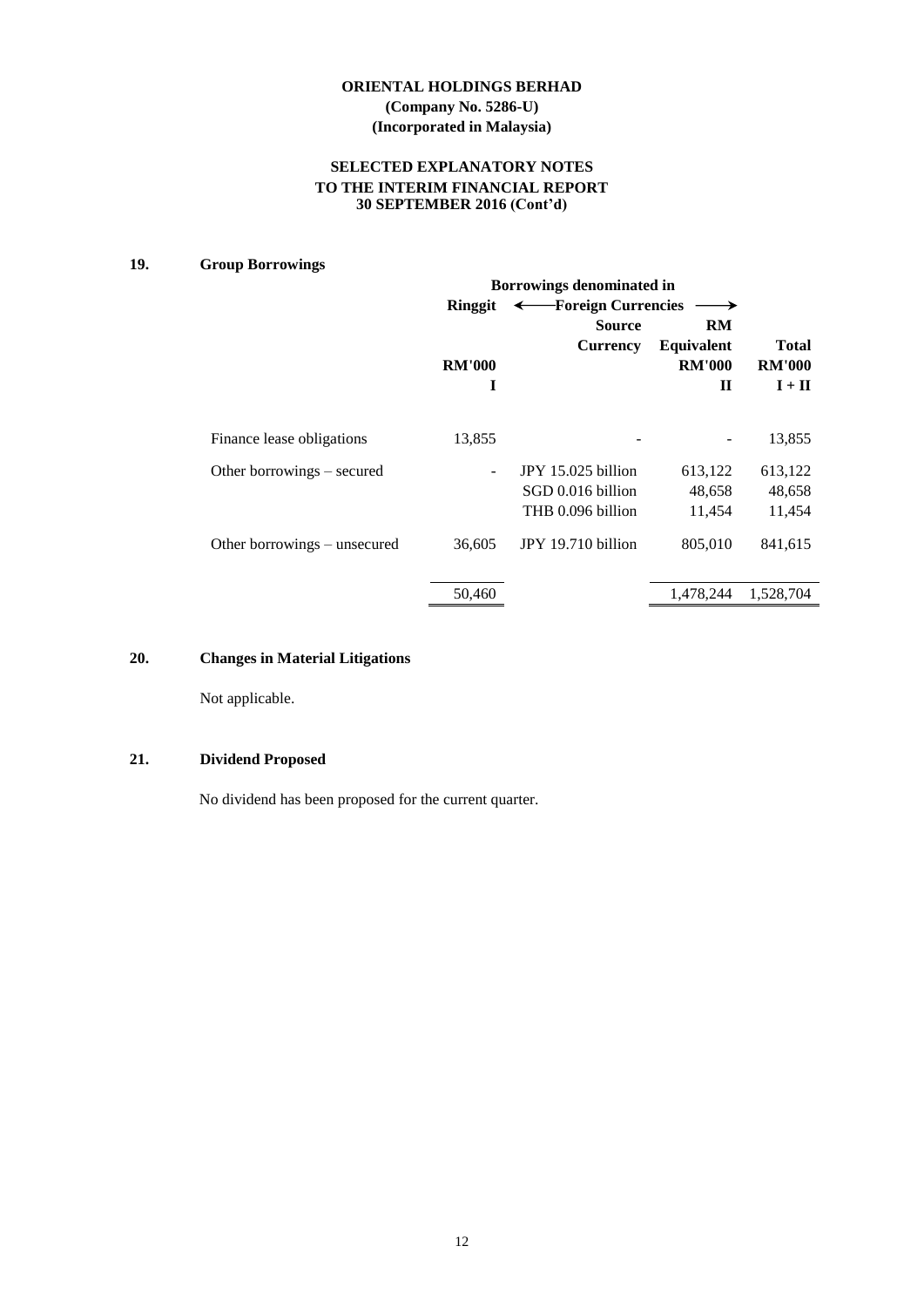## **SELECTED EXPLANATORY NOTES TO THE INTERIM FINANCIAL REPORT 30 SEPTEMBER 2016 (Cont'd)**

# **22. Basic Earnings per Stock**

The basic earnings per stock are computed based on the net profit for the year divided by the weighted average number of stocks in issue.

|                                              | <b>Individual Quarter</b> |              | <b>Cumulative Quarters</b> |                  |
|----------------------------------------------|---------------------------|--------------|----------------------------|------------------|
|                                              |                           |              | Current                    | Preceding        |
|                                              | Current                   | Preceding    | Year To Date               | Year To Date     |
|                                              | Year Quarter              | Year Quarter | (Three quarters)           | (Three quarters  |
|                                              | 30 Sept 16                | 30 Sept 15   | to $30$ Sept $16$ )        | to $30$ Sept 15) |
|                                              | RM'000                    | RM'000       | RM'000                     | RM'000           |
|                                              | (Unaudited)               | (Unaudited)  | (Unaudited)                | (Unaudited)      |
| Net profit for the period<br>attributable to |                           |              |                            |                  |
| Stockholders of the                          |                           |              |                            |                  |
| Company (RM'000)                             | 68,447                    | 74,834       | 123,827                    | 189,781          |
| Weighted average<br>number of stocks in      |                           |              |                            |                  |
| issue $(000)$                                | 620,362                   | 620,362      | 620,362                    | 620,362          |
| Basic earnings per                           |                           |              |                            |                  |
| stock (sen)                                  | 11.03                     | 12.06        | 19.96                      | 30.59            |